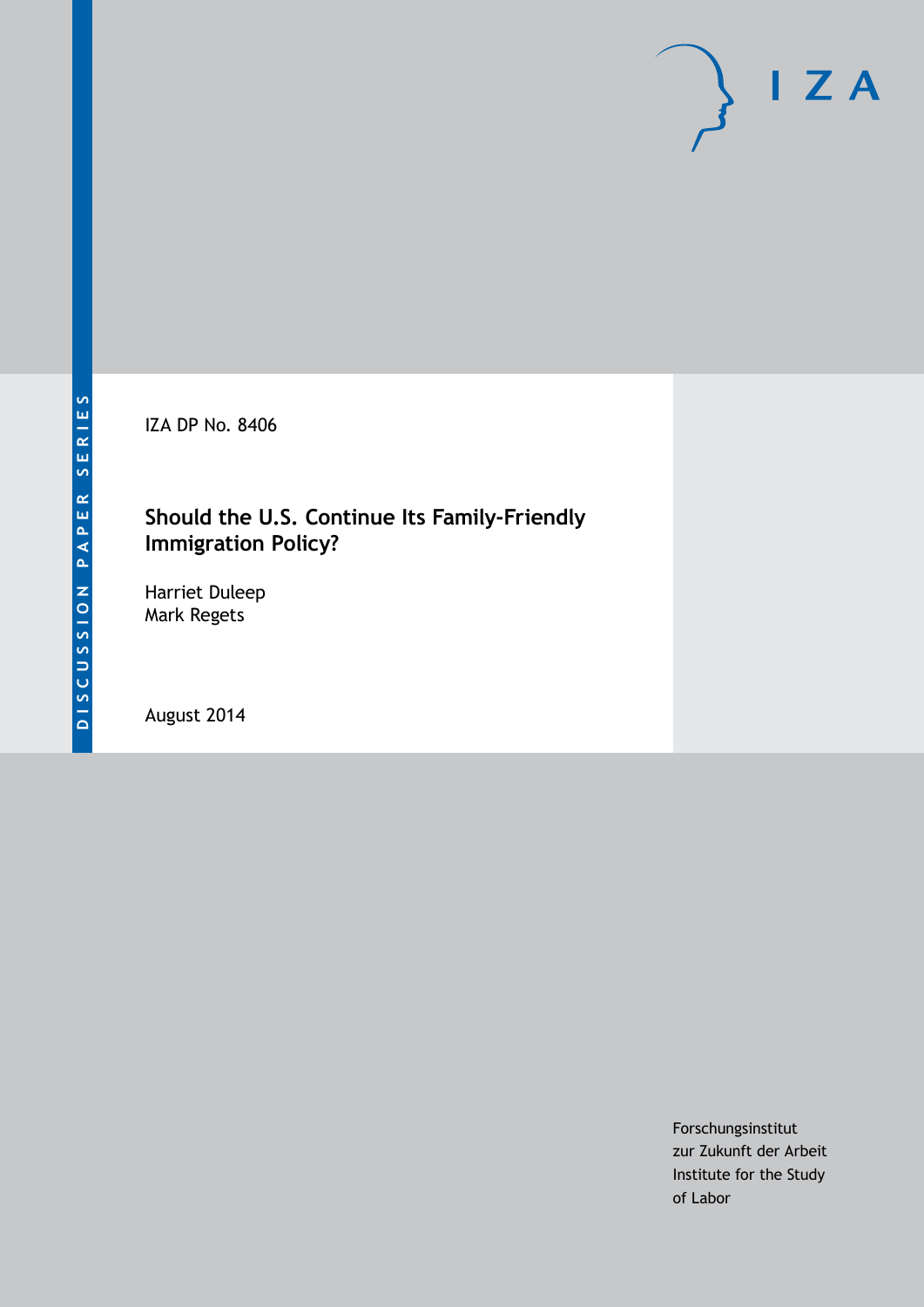# **Should the U.S. Continue Its Family-Friendly Immigration Policy?**

## **Harriet Duleep**

*College of William and Mary and IZA*

## **Mark Regets**

*National Science Foundation and IZA*

## Discussion Paper No. 8406 August 2014

IZA

P.O. Box 7240 53072 Bonn Germany

Phone: +49-228-3894-0 Fax: +49-228-3894-180 E-mail: [iza@iza.org](mailto:iza@iza.org)

Any opinions expressed here are those of the author(s) and not those of IZA. Research published in this series may include views on policy, but the institute itself takes no institutional policy positions. The IZA research network is committed to the IZA Guiding Principles of Research Integrity.

The Institute for the Study of Labor (IZA) in Bonn is a local and virtual international research center and a place of communication between science, politics and business. IZA is an independent nonprofit organization supported by Deutsche Post Foundation. The center is associated with the University of Bonn and offers a stimulating research environment through its international network, workshops and conferences, data service, project support, research visits and doctoral program. IZA engages in (i) original and internationally competitive research in all fields of labor economics, (ii) development of policy concepts, and (iii) dissemination of research results and concepts to the interested public.

<span id="page-1-0"></span>IZA Discussion Papers often represent preliminary work and are circulated to encourage discussion. Citation of such a paper should account for its provisional character. A revised version may be available directly from the author.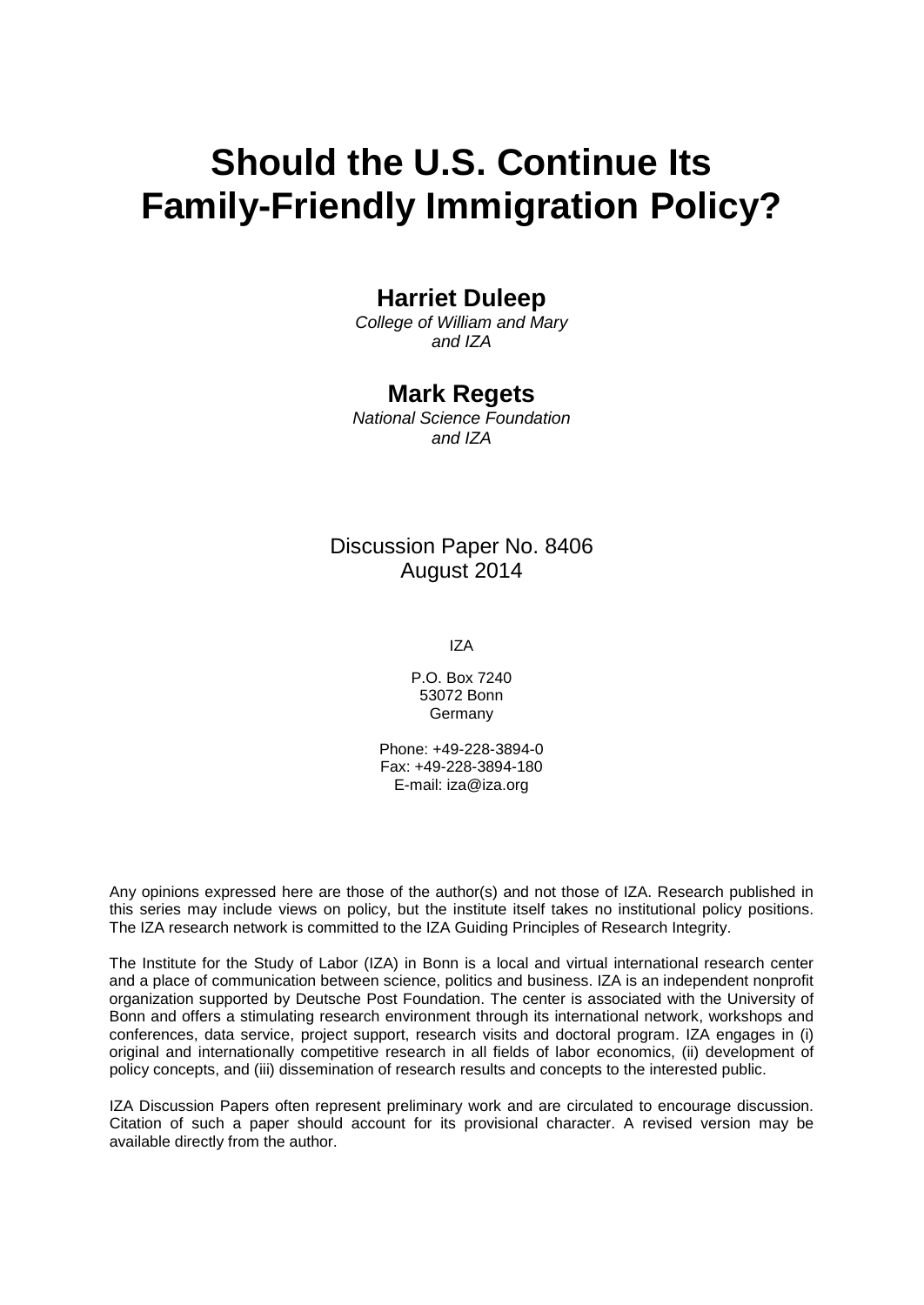IZA Discussion Paper No. 8406 August 2014

# **ABSTRACT**

# **Should the U.S. Continue Its Family-Friendly Immigration Policy?[\\*](#page-1-0)**

An ongoing debate is whether the U.S. should continue its family-based admission system, which favors visas for family members of U.S. citizens and residents, or adopt a more skillsbased system, replacing family visas with employment-based visas. In many ways this is a false dichotomy: family-friendly policies attract highly-skilled immigrants regardless of their own visa path, and there are not strong reasons why a loosening of restrictions on employment migrants need be accompanied by new restrictions on family-based immigration. Moreover, it is misleading to think that only employment-based immigrants contribute to the U.S. economy. Recent immigrants, who have mostly entered via kinship ties, are economically productive, a fact hidden by a flawed methodology that underlies most economic analyses of immigrant economic assimilation.

JEL Classification: J24, J15

Keywords: immigration, human capital, admissions policy

Corresponding author:

Mark Regets National Science Foundation 4201 Wilson Boulevard Arlington, VA 22230 USA E-mail: [mregets@nsf.gov](mailto:mregets@nsf.gov)

We are grateful for helpful comments from Cordelia Reimers, David Reimers, Phanindra Wunnava, two anonymous reviewers, and the faculty and students of Middlebury College.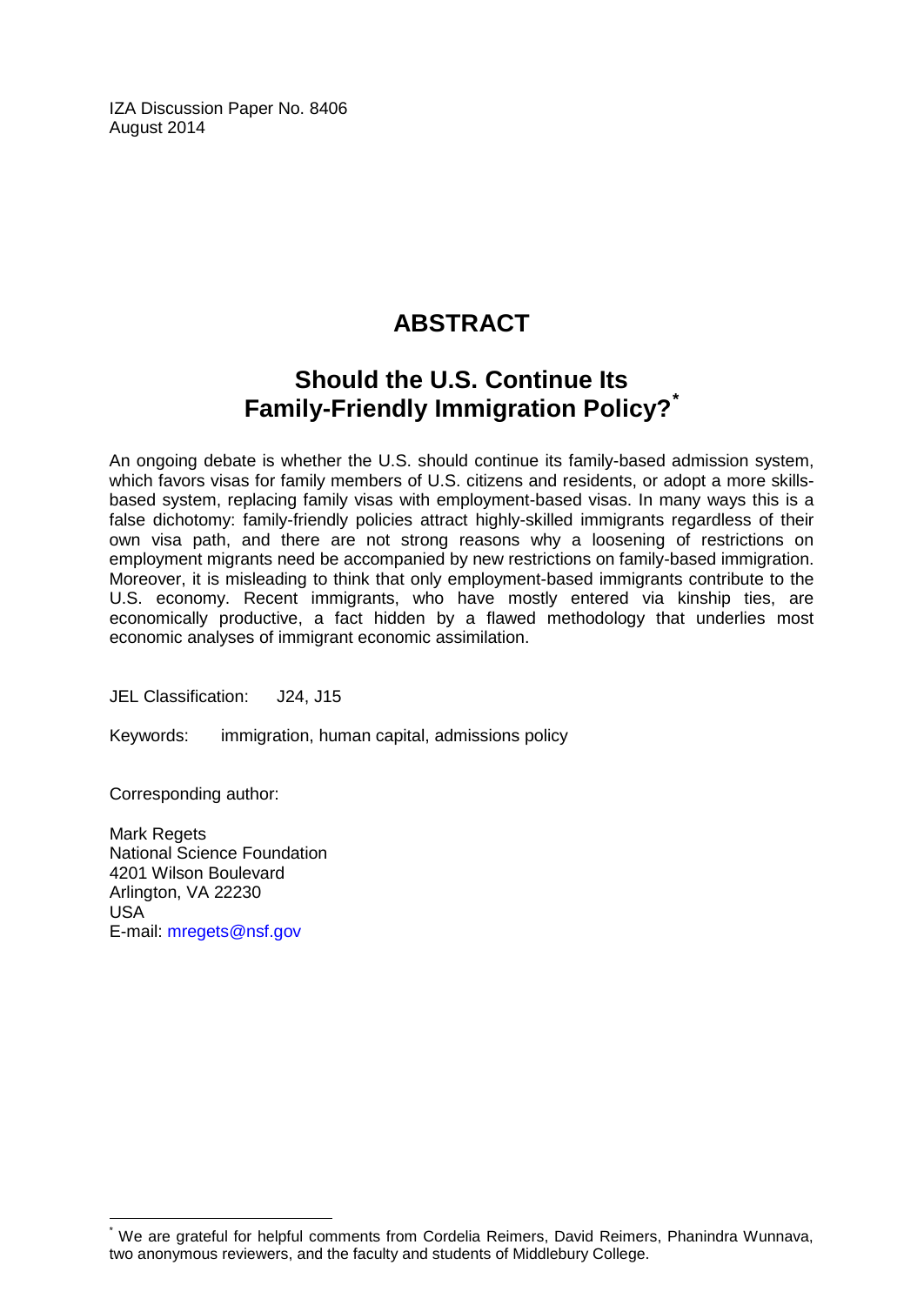#### **Should the U.S. Continue Its Family-Friendly Immigration Policy?**

#### I. Introduction

The demise of a national-origin quota system for U.S. immigration and its replacement in 1965 with a policy emphasizing family reunification opened the gates to a large and increasing flow of immigrants differing in national-origin composition from prior U.S.-immigrant flows. The resulting sea change in the quantity and character of U.S. immigration—like the waves of immigrants that arrived in the  $19<sup>th</sup>$  and  $20<sup>th</sup>$  centuries—has spawned concerns about the economic impact of the post-1965 immigrants, inspiring calls to reduce kinship-based admissions and increase immigrant employment skills. Congress is currently considering eliminating two kinship categories: the siblings of U.S. citizens and the adult children of U.S. citizens and legal permanent residents. Under the proposed system, those relatives could not obtain U.S. visas unless they possess specific job skills.

Two beliefs underlie the move towards a more skills-based system. One, family admissions serve humanitarian goals, only. Two, recent immigrants—most of whom were admitted via kinship ties—harm national competitiveness. Both beliefs reflect a misunderstanding of how family-based immigrants contribute to the U.S. economy and why immigrants choose the United States as their preferred destination.

#### II. Legislative History

The Immigration Act of 1965, which eliminated country-specific quotas that discriminated against particular groups, introduced a system of restricted and non-restricted admission categories greatly favoring immigrants with family members in the United States (Figure 1). Under this law,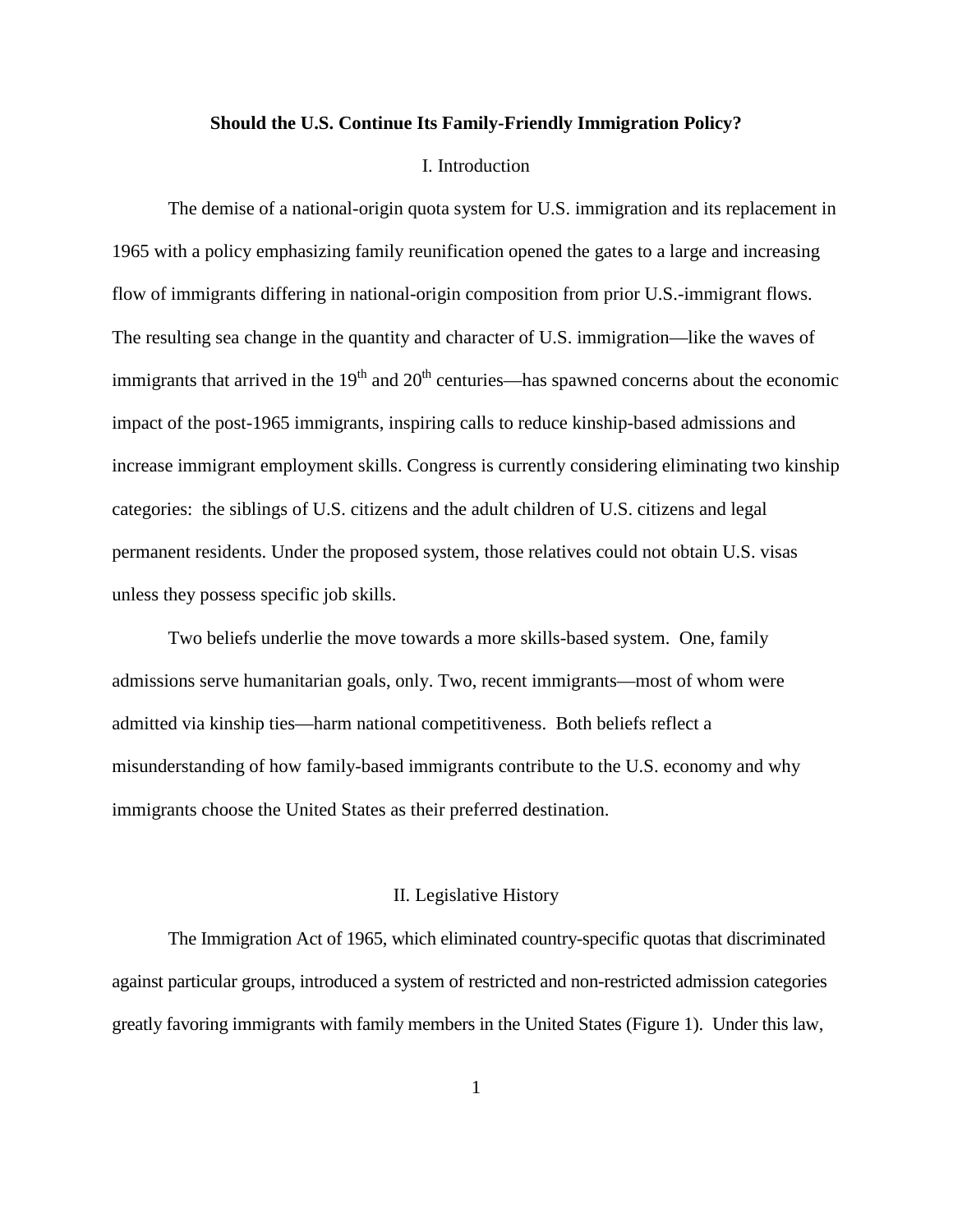in effect until 1990, spouses, minor children, and parents of U.S. citizens were admitted without regard to numerical limitations. Of the numerically restricted visas, 80% were reserved for the adult children and siblings of U.S. citizens (as well as their spouses and children) and for the spouses and children of legal permanent resident aliens. Only 20% of the numerically restricted visas were allocated to applicants based on their occupational skills, a classification embracing two components: workers, skilled and unskilled, in occupations for which labor is deemed scarce, and professionals, scientists, and artists of exceptional ability.<sup>1</sup>

#### [Figure 1 about here]

Thus, for nearly half a century, family unification has been the mainstay of the U.S. immigration system with a minority of admissions reserved for occupational skills.<sup>[2](#page-4-0)</sup> Nevertheless, a more skills-based admissions system has long been advocated by some immigration policy experts and many economists. A small move in that direction—buoyed by the belief that immigrants admitted via their occupational skills are more economically productive than kinship-based immigrants—occurred with the 1990 Immigration Act, which increased employment-based admissions but did not alter the essentially family-based nature of U.S. immigration (Lowell, 1996).

A call for a fundamental change in the U.S. family-based policy did occur in 1997: The U.S. Commission on Immigration Reform (mandated by the 1990 Immigration Act) recommended eliminating immigration preferences for the brothers, sisters, and adult children of U.S. citizens and legal permanent residents. In 2013, this recommendation re-emerged in the Senate comprehensive immigration reform proposal, with supporters arguing that to be

<span id="page-4-1"></span><sup>|&</sup>lt;br>|<br>| <sup>1</sup>This taxonomy is approximate.

<span id="page-4-0"></span><sup>&</sup>lt;sup>2</sup>See Reimers (2013) and Enchautegui (2013) for insightful discourses on family immigration.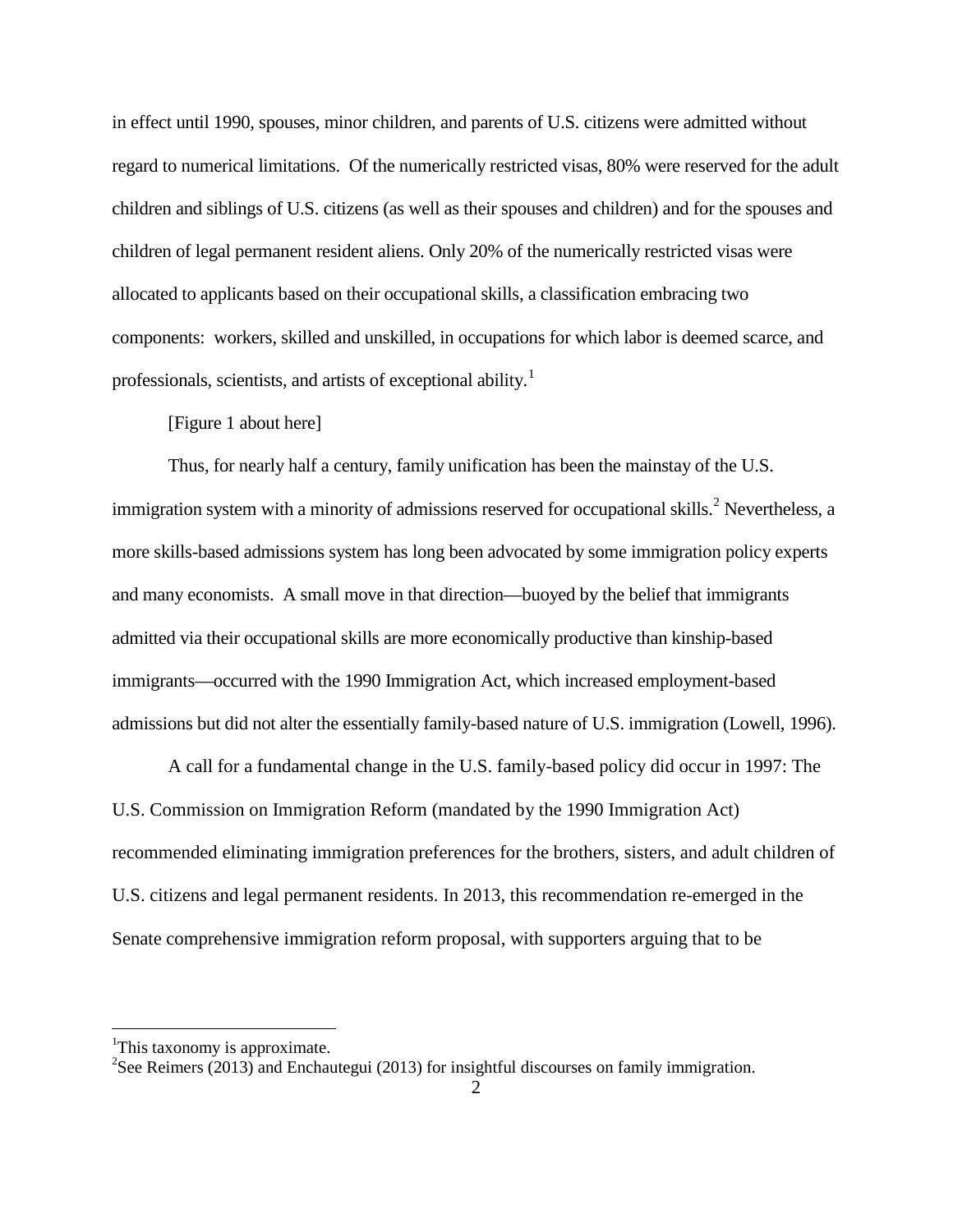economically competitive the U.S. must reduce kinship admissions and increase employmentbased admissions, particularly of the highly skilled.

A popular approach for increasing immigrants' skill levels is to expand existing visa categories designed to fill specific employment needs: the George W. Bush White House proposed replacing visa categories that allow U.S. immigrants to sponsor adult children, siblings, and potentially parents with visas giving preference to skilled workers sought by employers. Others advise reducing family immigration and increasing immigrant skill levels using general definitions of skill such as education or an ability to contribute to the U.S. economy.

Bolstering the push to decrease family admissions is the belief that the post-1965 immigrants—many of whom entered via kinship ties—are not good for the U.S. economy. This belief may partly reflect a reaction to the predominantly Asian and Hispanic post-1965 U.S. immigration versus the predominantly West-European pre-1965 immigration; the U.S. has a long history of both welcoming and being wary of new immigrants.<sup>[3](#page-4-1)</sup> We argue instead that an emphasis on entry earnings and a flawed methodology for measuring immigrant earnings growth (prominent in economic research and standard fare in economics textbooks) supports the spurious conclusion that the post-1965 immigrants have not benefited the U.S. economy.

#### III. Measuring Immigrant Earnings Growth

Prominent studies that conclude that the labor market "quality" of immigrants fell after 1965 focus on the entry earnings of immigrant men and rely upon an assumption that changes in

<span id="page-5-0"></span> <sup>3</sup>  $3$ In a letter dated May 9, 1753, Ben Franklin comments on German immigrants: "Those who come hither are generally of the most ignorant Stupid Sort of their own Nation…Not being used to Liberty, they know not how to make a modest use of it…they come in droves… they will soon so outnumber us…we will not be able to preserve our language… even our Government will become precarious."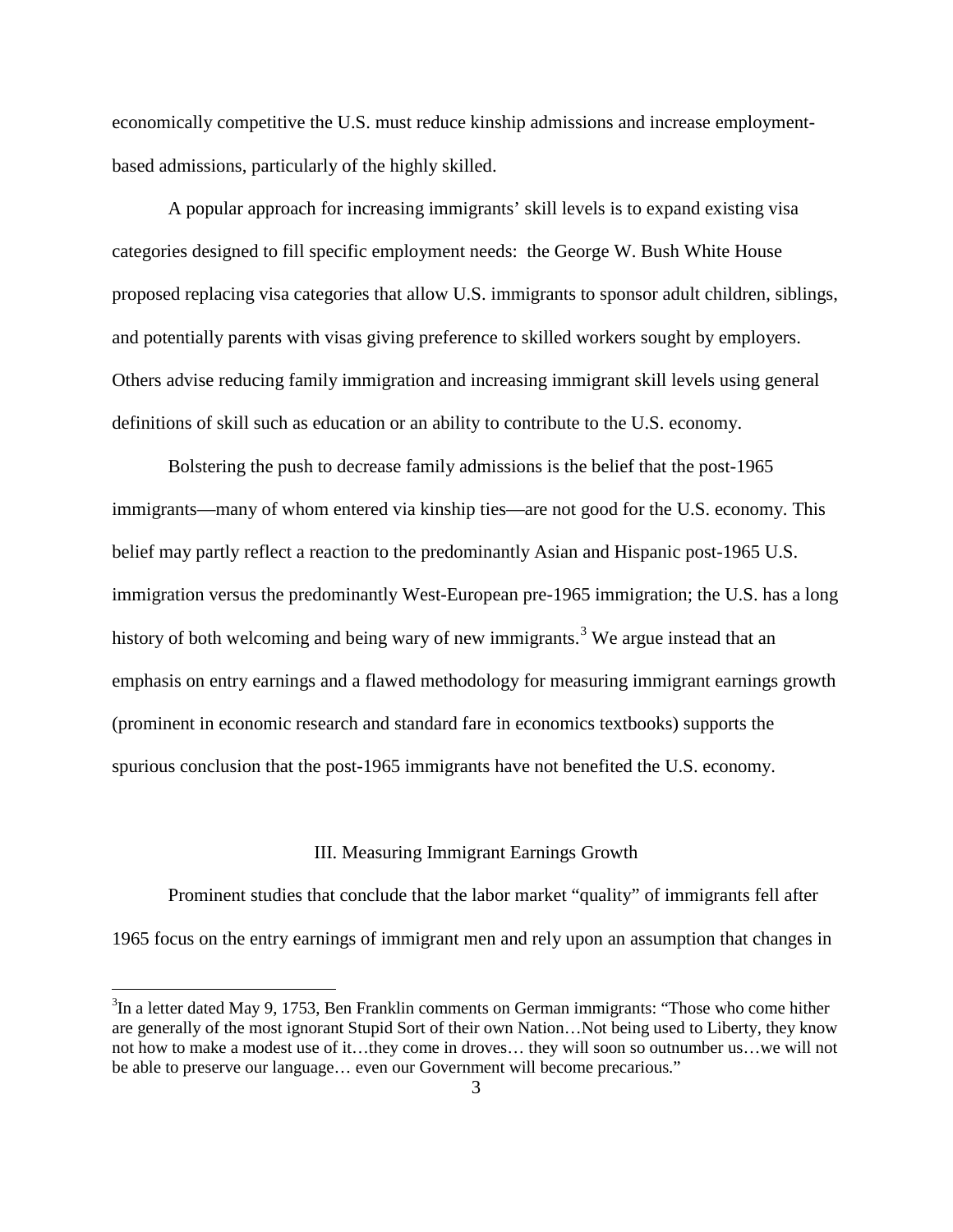the entry earnings of immigrant cohorts are unaccompanied by changes in earnings growth (e.g. Borjas, 1985, 1987, 1992a, b, 1994). Other common methodological issues also cause underestimates of immigrant earnings growth in these and other studies. Most economic analyses of immigrant earnings' profiles hold level of schooling constant. Yet post-1965 adult immigrants have attended school at much higher rates than U.S. natives, of the same age, and continue to attend school, while working, years after their U.S. arrival (Duleep, Regets, Sanders, and Wunnava, 2014). Economists routinely exclude the self-employed from wage equations so as not to bias estimates of the return to education with returns to financial capital. By doing this, they exclude a major path of immigrant advancement.<sup>[4](#page-5-0)</sup> Similarly, excluding those with zero earnings (who may be investing in schooling or training) is necessary for regressions on the log of earnings, but misses the effects of large increases in immigrant labor force participation.

Using multiple censuses, Borjas observed a steep decline in the initial earnings of immigrant men, a decline that persists within age and education categories and is most apparent since the 1960's when U.S. immigration policy changed from a national-origins system, favoring West-European immigration, to a family-based policy. As measured by decennial census data, in 1969, immigrant men 25-54 who entered the United States between 1965 and 1970 earned 65% of native men's earnings; in 1979, immigrants who entered in 1975-1980 earned 50% of native's earnings; and in 1989, immigrants who entered in 1985-1990 earned 41% of natives' earnings. Though dramatic, the importance of this decline depends on whether the initial disadvantage experienced by recent immigrants (relative to natives and relative to earlier immigrant cohorts) persists.

<span id="page-6-0"></span> $\frac{1}{4}$  $\text{Lofstrom}$  (2002) finds including the self-employed reduces the immigrant-native earnings gap by 14%.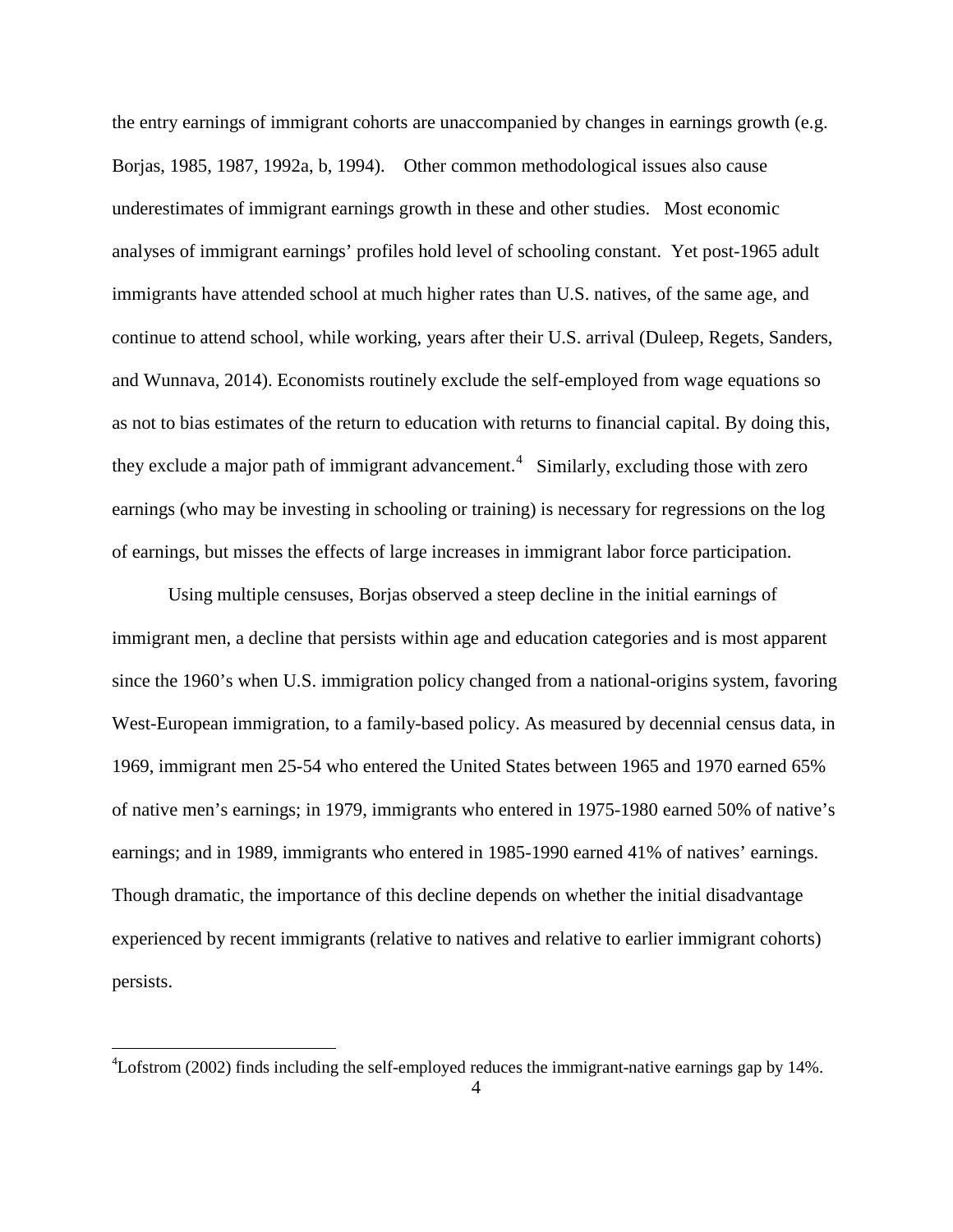The methodology pioneered by Borjas (1985), and almost universally adopted in analyses of immigrant earnings trajectories, "captures" cohort differences by including a categorical (0-1) variable for each year-of-entry immigrant cohort. This allows entry earnings to change but assumes that the earnings growth rate of year-of-entry immigrant cohorts remains constant once observable variables, such as age and education, are accounted for.

[Figure 2 about here]

Figure 2 shows the actual entry earnings of the 1965-70, 1975-80, and 1985-90 cohorts as well as the actual earnings ten years later for the 1965-70 cohort. For the 1975-80 and 1985- 1990 cohorts, earnings at the ten-year mark are projected assuming no change in earnings growth accompanied the decline in entry earnings. This creates a bleak picture of the ability of the more recent cohorts to assimilate as their initially low earnings, relative to the 1965-70 cohort, persist unabated.

A radically different picture emerges when the assumption of inter-cohort constancy in earnings growth is dropped. Allowing both entry earnings and earnings growth to change, Duleep and Regets (1994a, b, 1996c, 1997a, c, 2002) followed the entry cohorts of immigrants across decennial censuses. Using the 1980 census, we measured the 1979 earnings of immigrants, ages 25-54, who entered the United States between 1975 and 1980. With the 1990 census, we measured the 1989 earnings of the same cohort of immigrants—those who entered the United States in 1975-1980 and were 35-64 years old in 1990. Similarly, using the 1970 and 1980 censuses, the entry earnings and earnings ten years later of immigrants who entered the country in 1965-1970 were measured. The earnings of comparably-aged U.S. natives were also measured to provide estimates of relative immigrant earnings growth.

5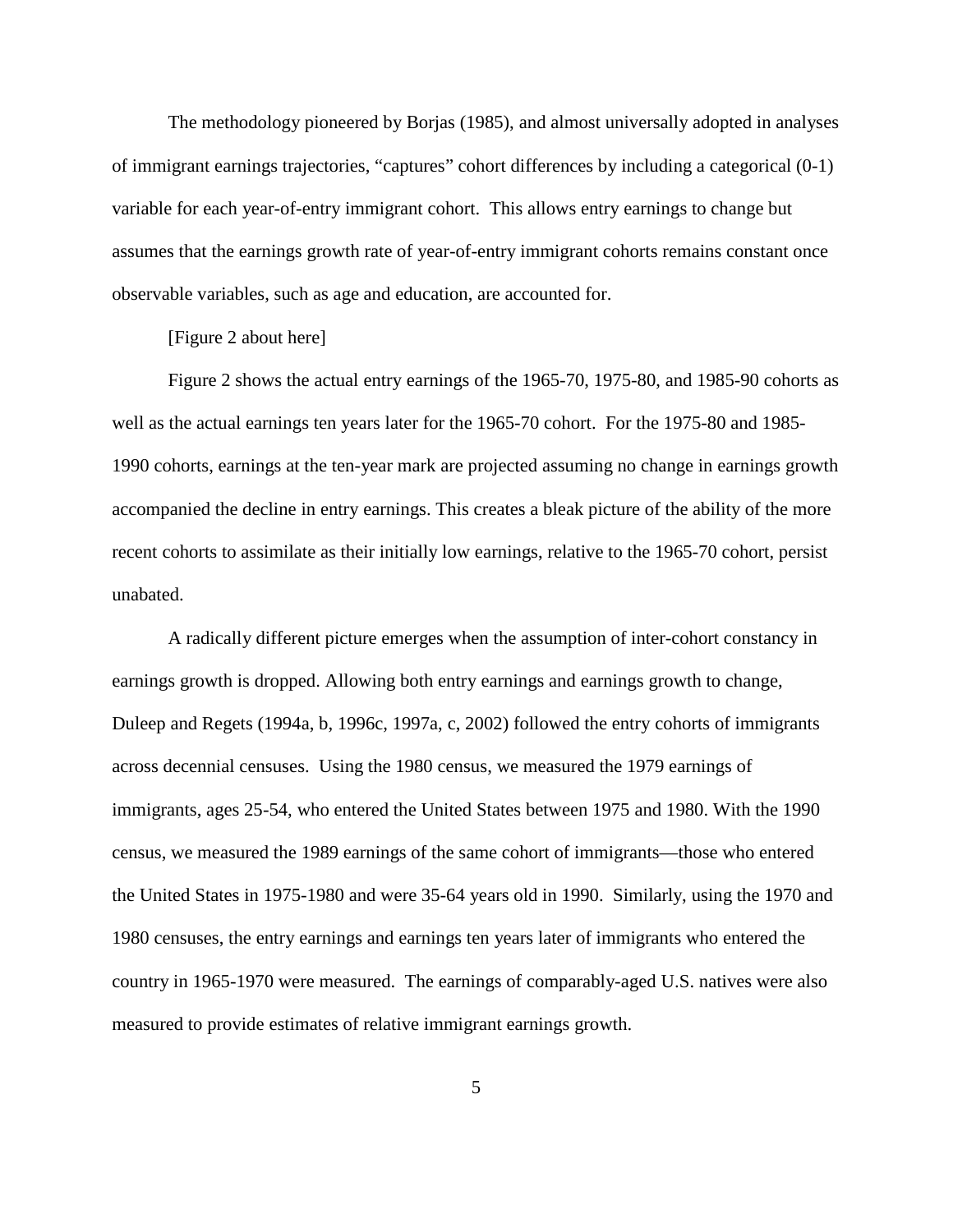[Figure 3 about here]

These analyses reveal that as immigrants' entry earnings decreased over time, their earnings growth increased. The increase in earnings growth is so great that by the time of the subsequent census, ten years later, the earnings of the more recent cohort nearly equals the relative earnings that earlier cohorts had achieved after 10 years. Despite a 23.4% drop in the initial earnings relative to natives between the 1965-1970 and the 1975-1980 immigrant entry cohorts, there is very little difference in their relative earnings by the time of the subsequent decennial census—8[5](#page-6-0)% for the 1965-1970 cohort and 84% for the 1975-1980 cohort.<sup>5</sup> The true earnings trajectories of the post-1965 immigrants are not as shown in Figure 2, but as shown in Figure 3.

#### IV. Earnings Profiles and Admission Criteria

The decline in immigrant entry earnings paired with the assumption of earnings-growth stationarity helped convince scholars that the 1965 family-reunification policy fostered a decline in the productivity of U.S. immigrants. Yet, post-1965 immigrants have high earnings growth, and over time their earnings growth has increased as their entry earnings decreased. Studies that follow individual U.S. immigrants (without imposing any relationship between entry earnings and earnings growth) confirm that recent immigrant men and women start with relatively low earnings but experience wage and earnings growth far exceeding that of earlier immigrant cohorts, or of U.S. natives (Duleep and Regets 1997b; Duleep and Dowhan 2002a, 2002b).<sup>[6](#page-8-0)</sup>

<span id="page-8-1"></span> <sup>5</sup>  ${}^{5}$ The effect is even more dramatic separating into age and education groups. In each case, the cohort with lower relative entry earnings surpasses the initially higher-earning immigrant cohort (Duleep and Regets, 2002).

<span id="page-8-0"></span><sup>&</sup>lt;sup>6</sup>With longitudinal individual data, selective emigration can be removed as a spurious contributor to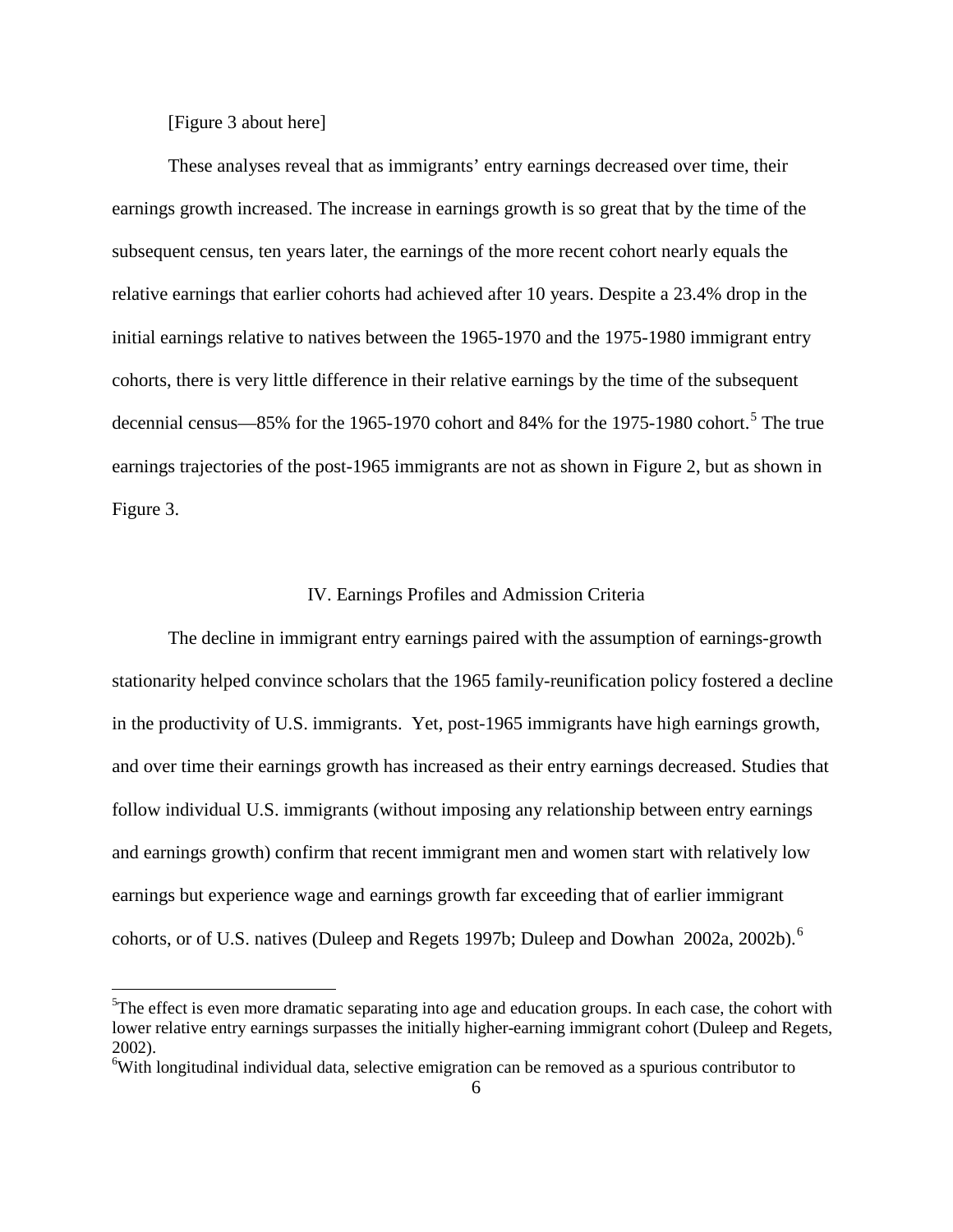The inverse relationship between immigrant entry earnings and earnings growth also casts a more nuanced light on kinship versus employment-based immigration. Employmentbased immigrants should initially out-earn kinship-based immigrants: By the very nature of their admission, requiring an employer who wants to hire them, they have highly transferable skills to the United States. But family-based immigrants should have a higher propensity to invest in new human capital, hence higher earnings growth, than employment-based immigrants: Since employment-based immigrants enter the U.S. with skills linked to specific employment opportunities, the return to investing in new U.S. human capital is less and the opportunity cost higher than it is for family-based immigrants. Moreover, immigrants with U.S. family ties should be more permanent than immigrants lacking such ties; immigrants who plan to stay permanently in the U.S. will be more likely to invest in U.S. human capital.<sup>[7](#page-8-1)</sup>

To test whether family admission (versus employment admission) negatively affects entry earnings and positively affects earnings growth, we used Public Use Sample microdata on working-age immigrant men from the 1990 census matched to INS data on admission criteria by year of admission and country of origin (Immigration and Naturalization Service, all years, 1975-1990).<sup>[8](#page-9-0)</sup> Exploiting variations in the percentage of immigrants admitted under specified criteria across country-of-origin/year-of-entry cohorts, we estimated the following equation:

$$
y_i = \alpha + \gamma_1 PerOcc_{jk} + X'\beta_1 + (\beta_2 + \Theta PerOcc_{jk})YSM + \varepsilon_i
$$

 $\overline{a}$ 

<span id="page-9-1"></span>earnings-growth estimates by following the same individuals over time. See Warren and Kraly (1985) for the study that alerted researchers to the importance of immigrant emigration.

 $7$ Immigrant men and women whose first earnings coincide with intent to stay have higher earnings growth than immigrants who earned in the U.S. for several years before deciding to stay permanently Duleep and Dowhan  $(2002a, b)$ .

<span id="page-9-0"></span><sup>&</sup>lt;sup>8</sup>For more details, see Duleep and Regets (1996b).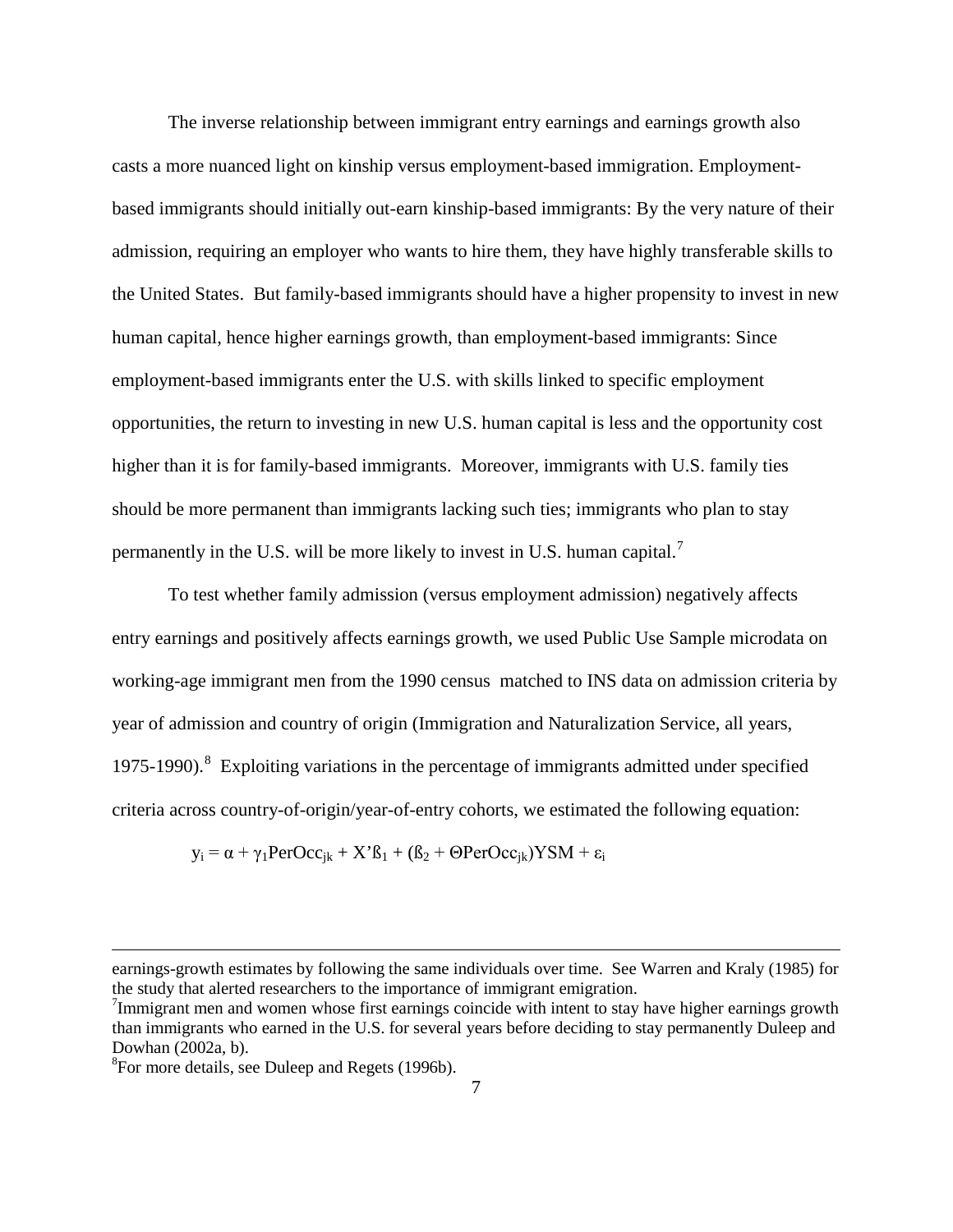where  $y_i$  is the natural logarithm of the earnings of immigrant i; X a vector of variables measuring age, age<sup>2</sup>, and education and  $\beta_1$  the vector of corresponding coefficients; YSM years since migration; and  $PerOcc_{ik}$  the percent of immigrants in country-of-origin group j and year-ofimmigration cohort k admitted via occupational skills. The complement of PerOcc is (primarily) the percent of family-admitted immigrants in each country-of-origin/year-since-migration group. We would expect γ to be positive, reflecting the higher skill transferability of employment-based immigrants and Θ to be negative, reflecting the lower earnings growth of employment (versus kinship) immigrants.<sup>[9](#page-9-1)</sup>

The estimated coefficients (Table 1, first column) on percent admitted via occupational skills and on the interaction term between this variable and years since migration indicate that as employment admissions increase, initial earnings increase,  $^{10}$  $^{10}$  $^{10}$  but earnings growth decreases.  $^{11}$  $^{11}$  $^{11}$ Stated another roughly equivalent way—as the percent of kinship admissions increases, immigrants' initial earnings decrease and earnings growth increases. Adding to the regression the percent of siblings admissions (Table 1, second column) reveals that the larger this percent, the greater immigrant earnings growth is: the estimated coefficient on the interactive term (PerSib x YSM) suggests that a 10 percentage-point increase in sibling admissions increases immigrant annual earnings by 1.06% per year, over and above the earnings-growth increase associated with family admissions in general.

[Table 1 about here]

<sup>-&</sup>lt;br>9  $\rm{P_{A}}$  negative coefficient on the YSM x PerOcc variable implies that family admissions are positively associated with immigrant earnings growth relative to occupational-skills admissions.

<span id="page-10-0"></span><sup>&</sup>lt;sup>10</sup>The estimated coefficient is positive on Percent Occupational-Skills Admissions.

<span id="page-10-1"></span><sup>&</sup>lt;sup>11</sup>The estimated coefficient is negative on Years Since Migration x Percent Occupational-Skills Admissions.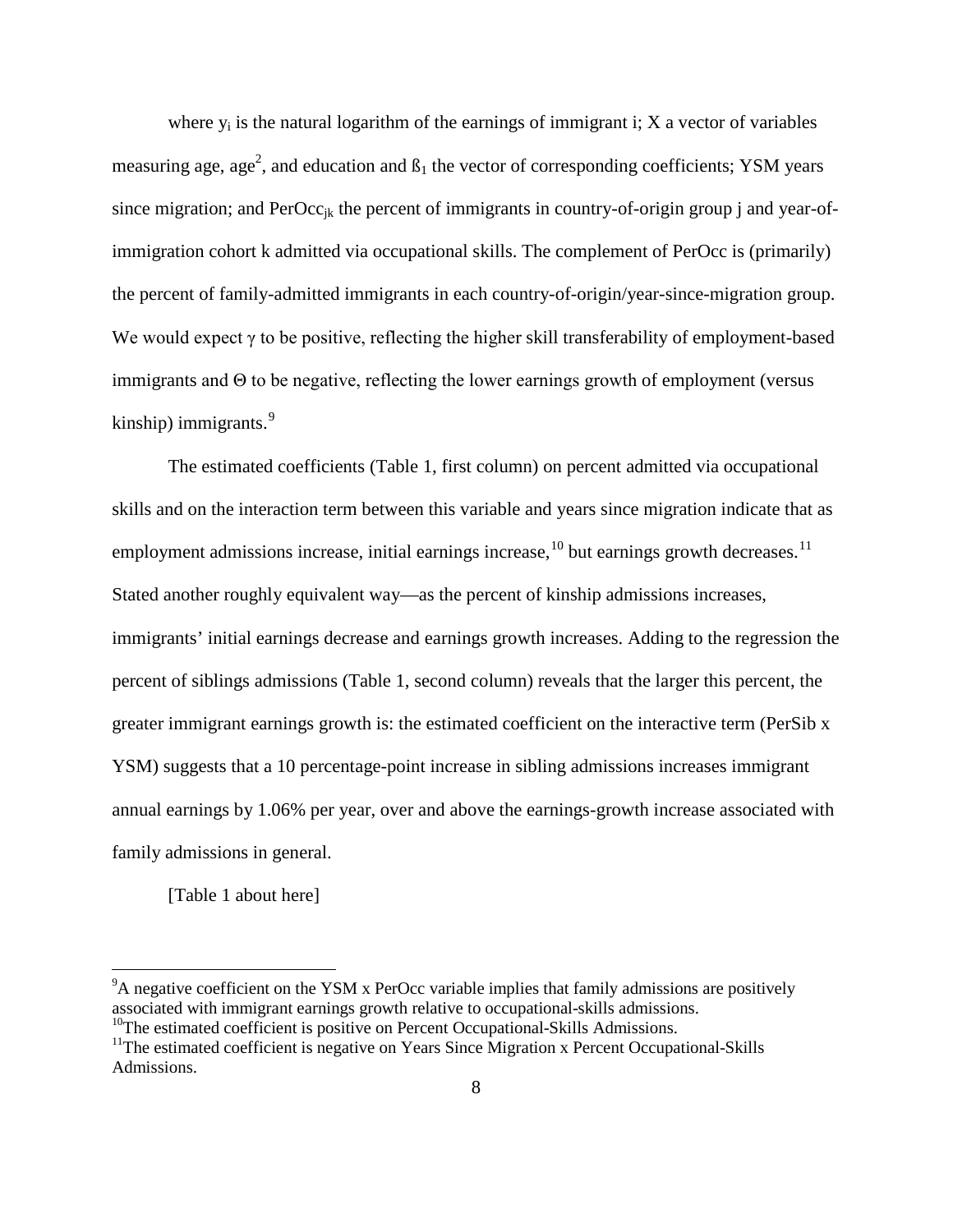These findings are robust. Similar results emerge with an analogous methodology estimated on earlier data (Duleep and Regets, 1992, 1996a), with a more sophisticated methodology estimated on more recent data (Duleep and Regets, 2014), and with estimations using longitudinal data on individuals (Jasso and Rosenzweig, 1995, DeSilva, 1996).

#### V. Family-Based Immigrants and National Competitiveness

Kinship immigrants experience higher earnings growth than employment immigrants, with the earnings growth being particularly high in cohorts with high siblings' admissions. The push to curtail family admissions, however, stems from a belief that employment-based immigrants improve national competitiveness whereas kinship immigrants do not. What does earnings growth have to do with national competitiveness?

Earnings growth reflects human-capital investment. Immigrant earnings patterns characterized by low initial earnings and high earnings growth are associated with high rates of schooling, training, and occupational change (Duleep and Regets 1999, 2002; Akresh 2007). That recent immigrants, who mostly enter via kinship ties, have higher earnings growth than U.S. natives<sup>[12](#page-10-1)</sup> means that recent immigrants are investing in new skills (human capital) at higher rates than U.S. natives. That kinship immigrants have higher earnings growth than employment immigrants means that kinship immigrants are investing in new skills at higher rates than employment immigrants.

<span id="page-11-0"></span>Innovation, spurred in the U.S. by new and changing businesses, is the foundation of economic growth. New and changing businesses require people who are willing and able to

<sup>&</sup>lt;sup>12</sup>Works showing that recent immigrant men and women have higher earnings growth than U.S. natives include Duleep and Regets (1994a, 1997a, 1997b, 2002) and Duleep and Dowhan (2002a, 2002b).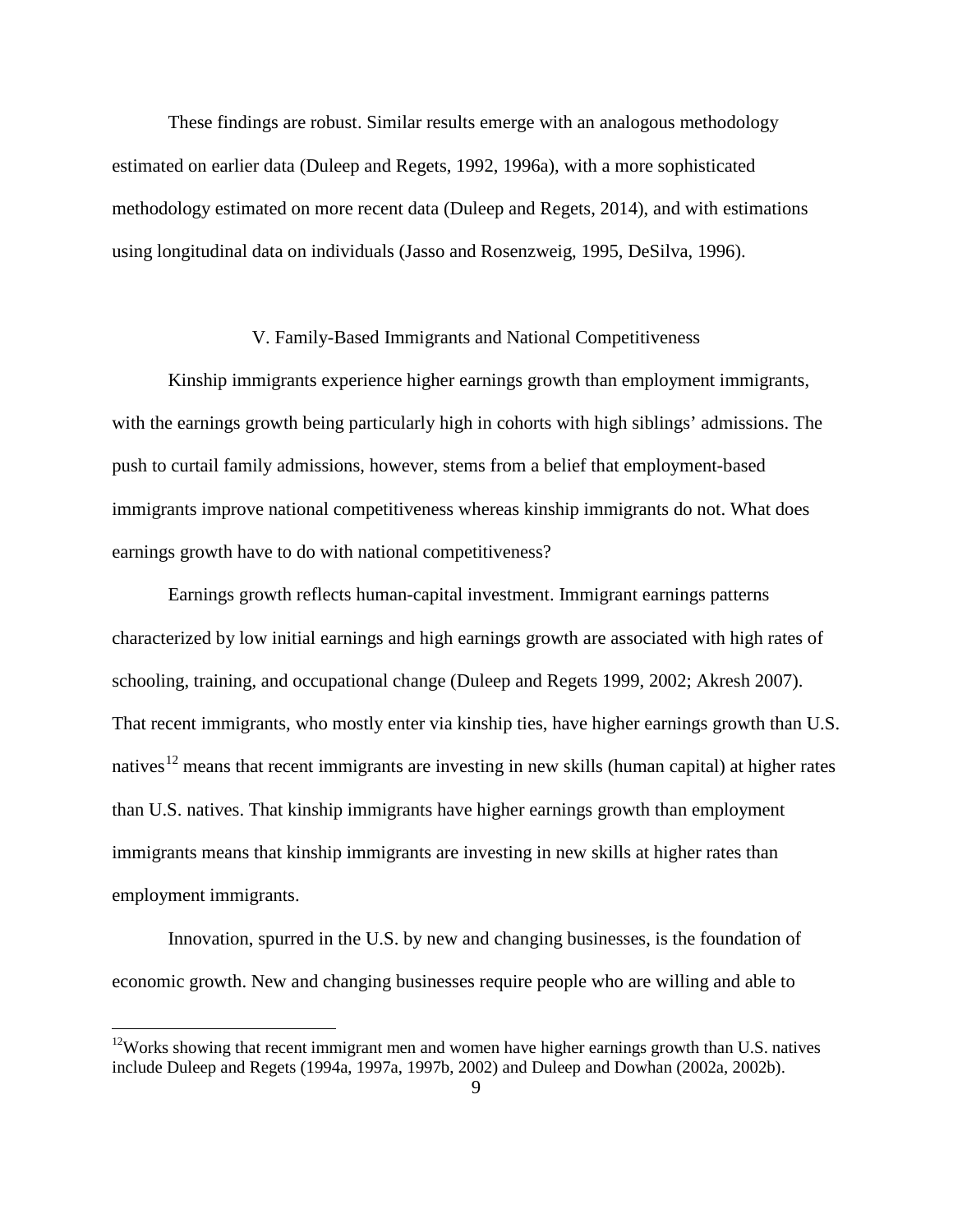acquire new human capital. The most important attribute that immigrants can bring to insure the U.S. economy's long-run vitality is a propensity to learn new skills, whether in response to the needs of emerging or changing businesses, or by starting a new business. Theoretically, because employment-based immigrants enter to fill specific jobs—and are paid accordingly—they have no more incentive than U.S. natives to invest in new human capital.<sup>[13](#page-11-0)</sup> The low opportunity cost for a similarly educated kinship-based immigrant who could not initially transfer his homecountry human capital, paired with the value of this undervalued human capital for learning, makes pursuing further training an attractive option. Kinship-based immigrants—precisely because they lack specific skills immediately valued by the U.S. labor market—will have a higher propensity to invest in new human capital than U.S. natives or employment-based immigrants with comparable levels of schooling.<sup>[14](#page-12-0)</sup> An immigrant-admission policy focused on filling specific labor market needs may be less likely to foster a flexible labor force than a family-based policy.

#### *Siblings and Immigrant Business Formation*

In addition to providing a flexible labor force that facilitates new directions by U.S. natives, immigrants can be entrepreneurs themselves. Here, again, kinship-admitted immigrants—particularly siblings—play a productive role.

To examine the relationship between admission criteria and self-employment, we used the 1990 census-INS admissions data to measure correlations between the percent of each

 $13$ An important caveat: Immigrants regardless of their admission are likely less risk adverse than natives. This, in and of itself, would make them more likely than natives to pursue new career and training paths. Moreover, immigrants, particularly those from economically developing countries, may pursue any admission path (kinship or employment) to pursue a new career direction in the U.S.

<span id="page-12-0"></span><sup>&</sup>lt;sup>14</sup>This prediction flows from a simple Immigrant Human Capital Investment (IHCI) model (Duleep and Regets 1999, 2002).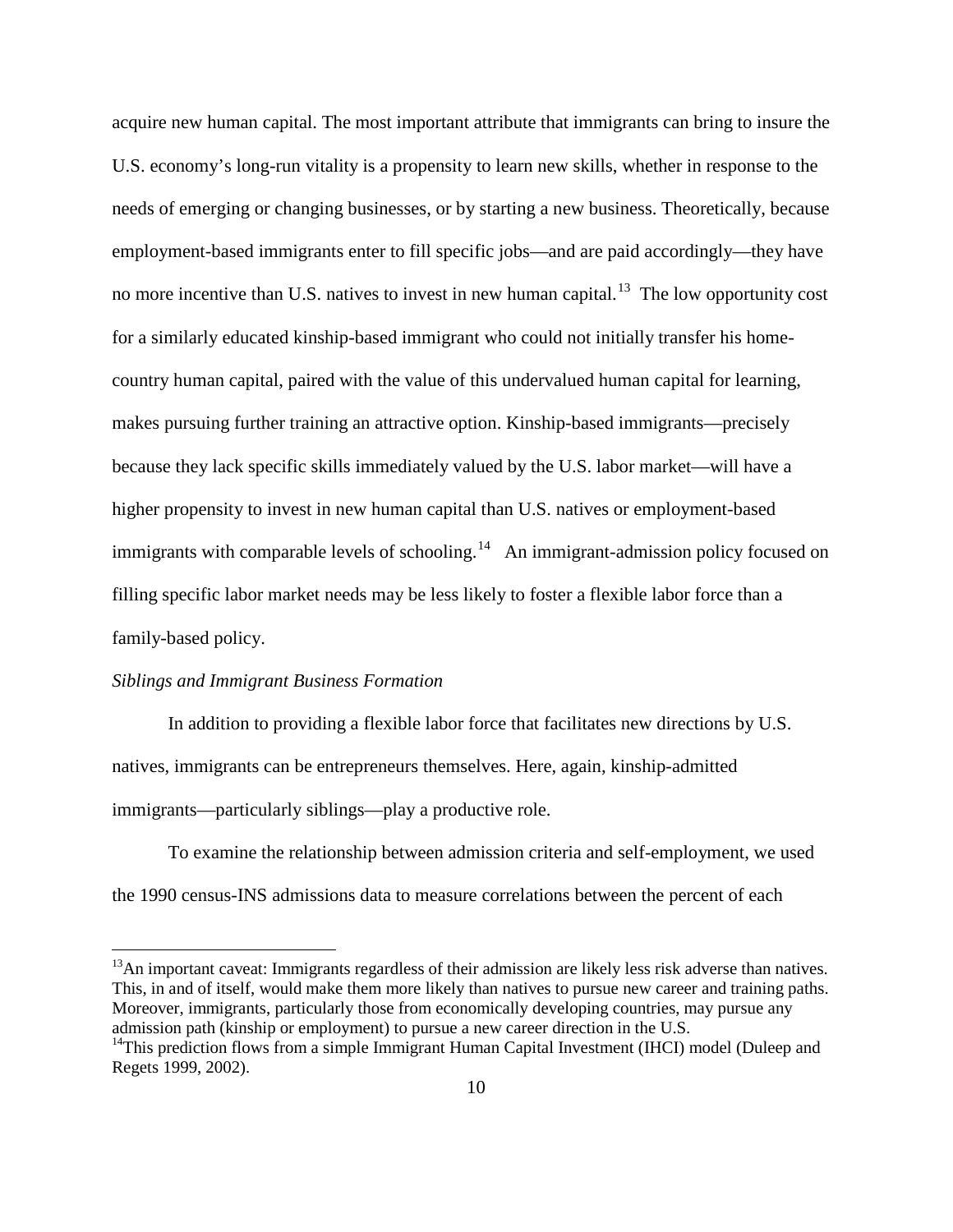country-of-origin/year-of-entry cohort that was self-employed and, respectively, the percent admitted via occupational skills and the percent admitted via the siblings' preference. No statistically significant correlation emerges between whether an immigrant is self-employed and the percent of his year-of-immigration/country-of-origin cohort admitted via occupational skills (Table 2)[. Y](#page-12-0)et, for all regions, a highly statistically significant, positive relationship exists between the propensity of individual immigrants to be self-employed and the percent of their cohort admitted via the siblings' category.

[Table 2 about here]

To further probe the relationship between admission criteria and immigrant selfemployment, we estimated the following model:

 $P(SelfEmp)<sub>i</sub>= \alpha+X<sup>i</sup>B<sub>1</sub>+B<sub>2</sub>YSM+\gamma<sub>1</sub>PerOcc<sub>ik</sub>+\gamma<sub>2</sub>PerSib<sub>ik</sub>+\varepsilon<sub>i</sub>$ 

where  $P(SelfEmp)$  is the probability that immigrant i is self-employed,  $Percc_{ik}$  is the percent of immigrants in group j and cohort k admitted through the employment-preference categories,  $PerSib_{ik}$  is the percent of immigrants in group j and cohort k admitted through the siblingpreference category, YSM is years since migration, and the vector X includes age, age<sup>2</sup>, and seven education categories.<sup>[15](#page-13-0)</sup>

Controlling for age, education, and years since migration, sibling admissions are negatively associated and employment admissions positively associated with the propensity to be self-employed for Europeans. However, for the two largest immigrant groups, Asians and Hispanics, employment admissions have either a negative or statistically insignificant effect on

 $\overline{a}$ 

<span id="page-13-0"></span><sup>&</sup>lt;sup>15</sup>The reference category is 0-8 years.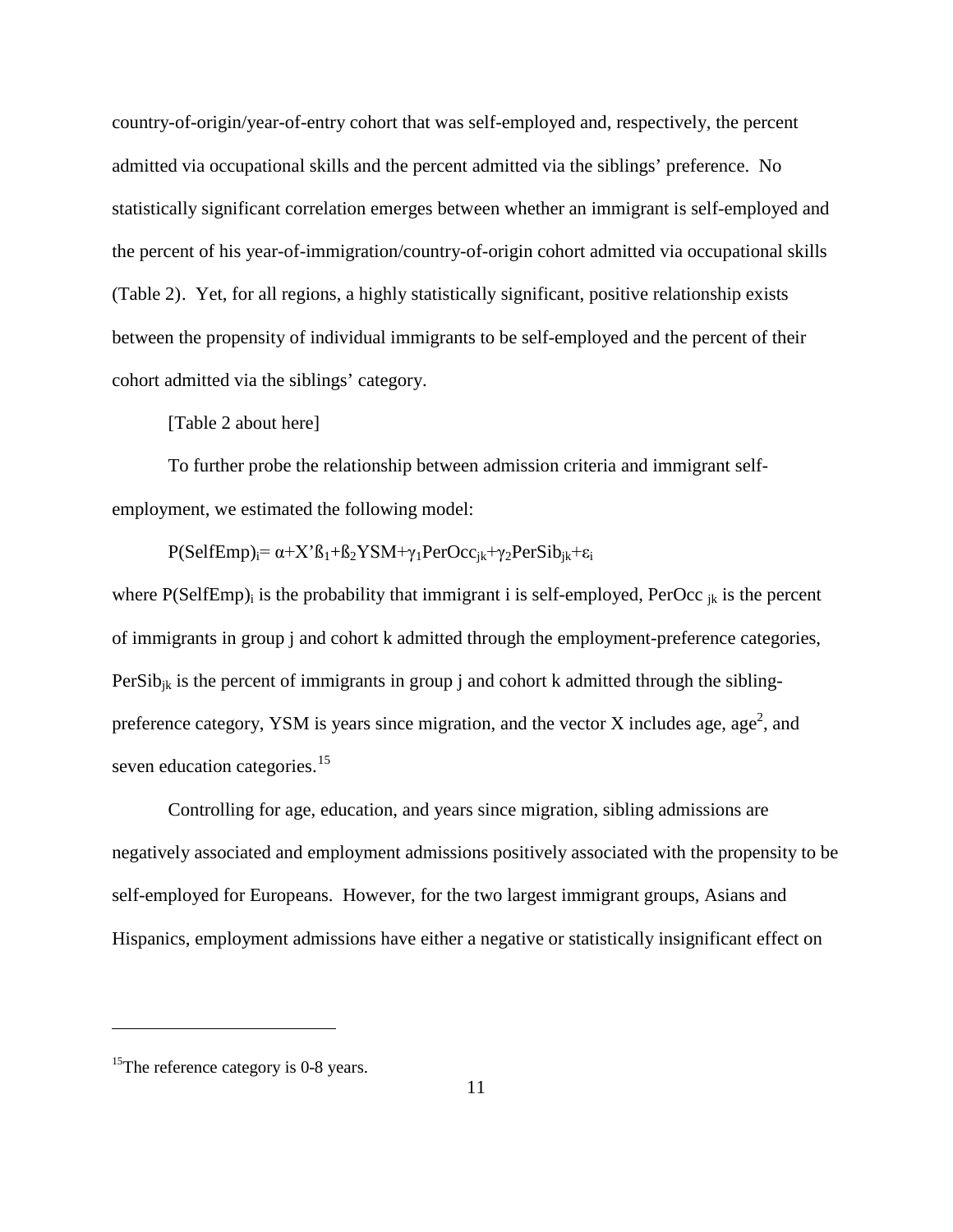the propensity to be self-employed whereas the siblings' effect is positive and large. Indeed, its effect on self-employment overshadows any other variable in the analysis (Table 3).

[Table 3 about here]

#### VI. Inadvertent Consequences of Removing Family-Admission Categories

The debate about admissions based on family versus skills is often presented as a dichotomy: Should the U.S. continue its primarily kinship-based policy or adopt a system that rewards needed skills? Yet skilled immigrants have families too. In considering which country to move to, will an emigrating scientist be more likely to choose a country where his family, including siblings, parents, and adult children, can also live, or a country where only certain family members are welcome?

Since the mid-twentieth century, the United States has become much less dominant in science and technology—around two-thirds of global R&D is now performed outside the United States. For today's advanced degree holders, an international job search is normal, with career opportunities in multiple countries. In this setting, the openness of U.S. immigration policy affects the number and quality of the high-skilled workers we recruit.<sup>16</sup> Currently, even U.S.educated doctorate holders, who may have been in the U.S. for a decade, would need a new visa to take a U.S. job. With job offers from multiple countries, the likelihood of obtaining visas for themselves and their family has to be an immediate part of their decision-making.

When immigrant scientists and engineers are asked why they came to the United States, family reasons dominate (Figure 4). Dividing by age and excluding persons who immigrated as children, family reasons are as important for scientists and engineers who migrated during

<span id="page-14-0"></span><sup>&</sup>lt;sup>16</sup>See Regets (2007, 2008a, b) for data and discussion of high-skilled international migration.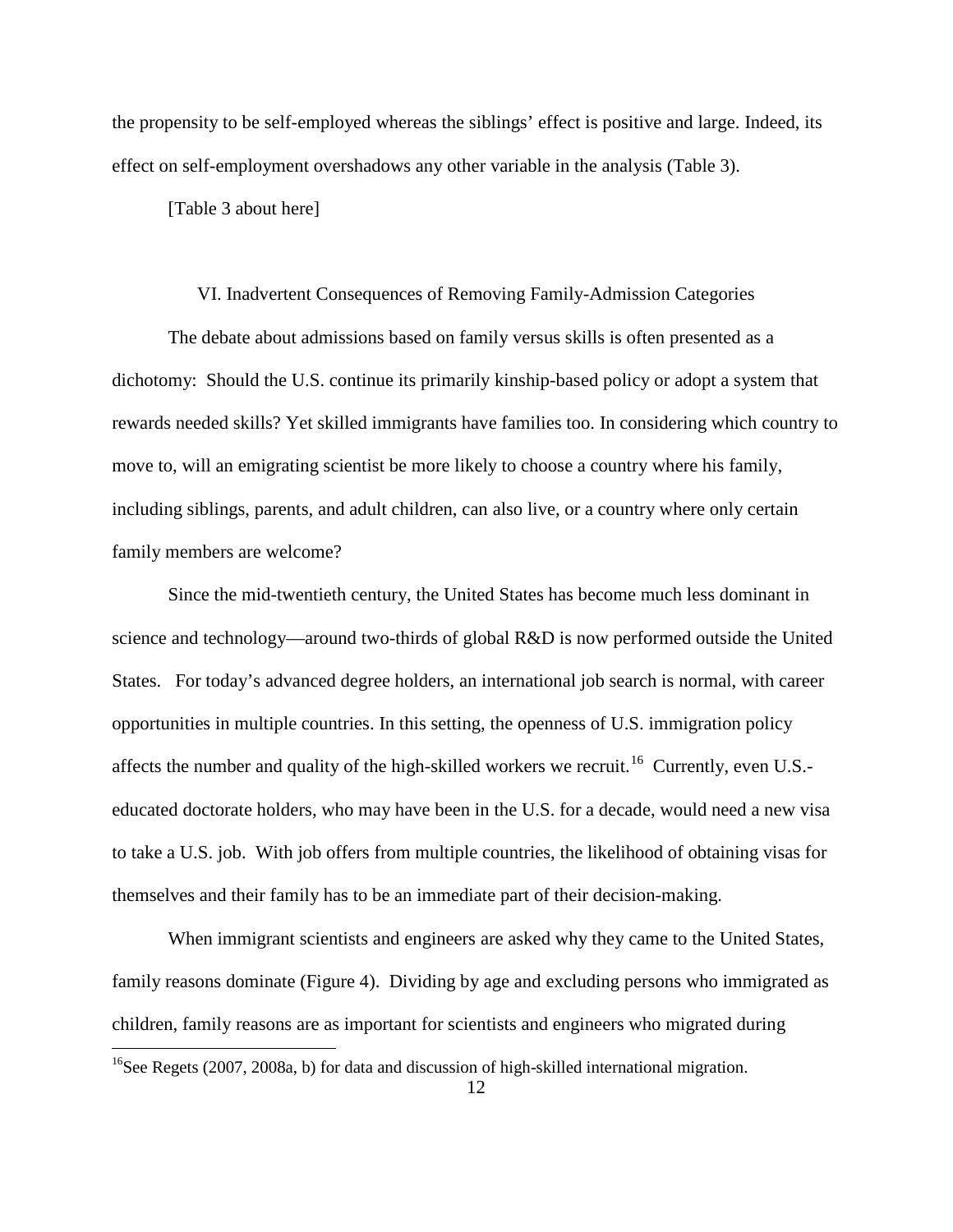working ages, as are job opportunities (Kannankutty and Burreli, 2007). A family-friendly policy may be one reason the United States has been able to attract the best and the brightest.

#### [Figure 4 about here]

Using the 1990 census-INS admissions data, we analyzed the effect on immigrant education levels of family-versus-employment admissions.<sup>[17](#page-14-0)</sup> As before, our explanatory variable PerOcc is the percentage of immigrants admitted via occupational skills in each year-ofentry/country-of-origin cohort and PerSib the percent of siblings' admissions in each cohort.

Not surprisingly—given that one of the occupational skills' categories admits professionals, scientists, and artists of exceptional ability—immigrant education levels positively correlate with the percent of immigrants admitted via occupational skills. Yet immigrant education levels *also* increase with sibling admissions (Table 4). These results persist controlling for age and years since migration and estimating the probability of having a college degree or higher or the probability of having a high school degree or higher (Table 4, bottom half). The results suggest that increasing occupation-based admissions *and* increasing sibling admissions increases immigrant education levels: immigrants who gain admission via occupational skills are followed by their siblings, who gain admission via the siblings' preference. If those who enter via occupational skills are highly educated, their siblings are likely highly educated.

#### [Table 4 about here]

<span id="page-15-0"></span>Siblings following the footsteps of well-educated, occupationally-admitted immigrants would be most prevalent among immigrants from less economically developed countries with more limited employment opportunities for the highly educated than in the U.S.: other things

 $17$ This work is described in more detail in Duleep and Regets (1996b).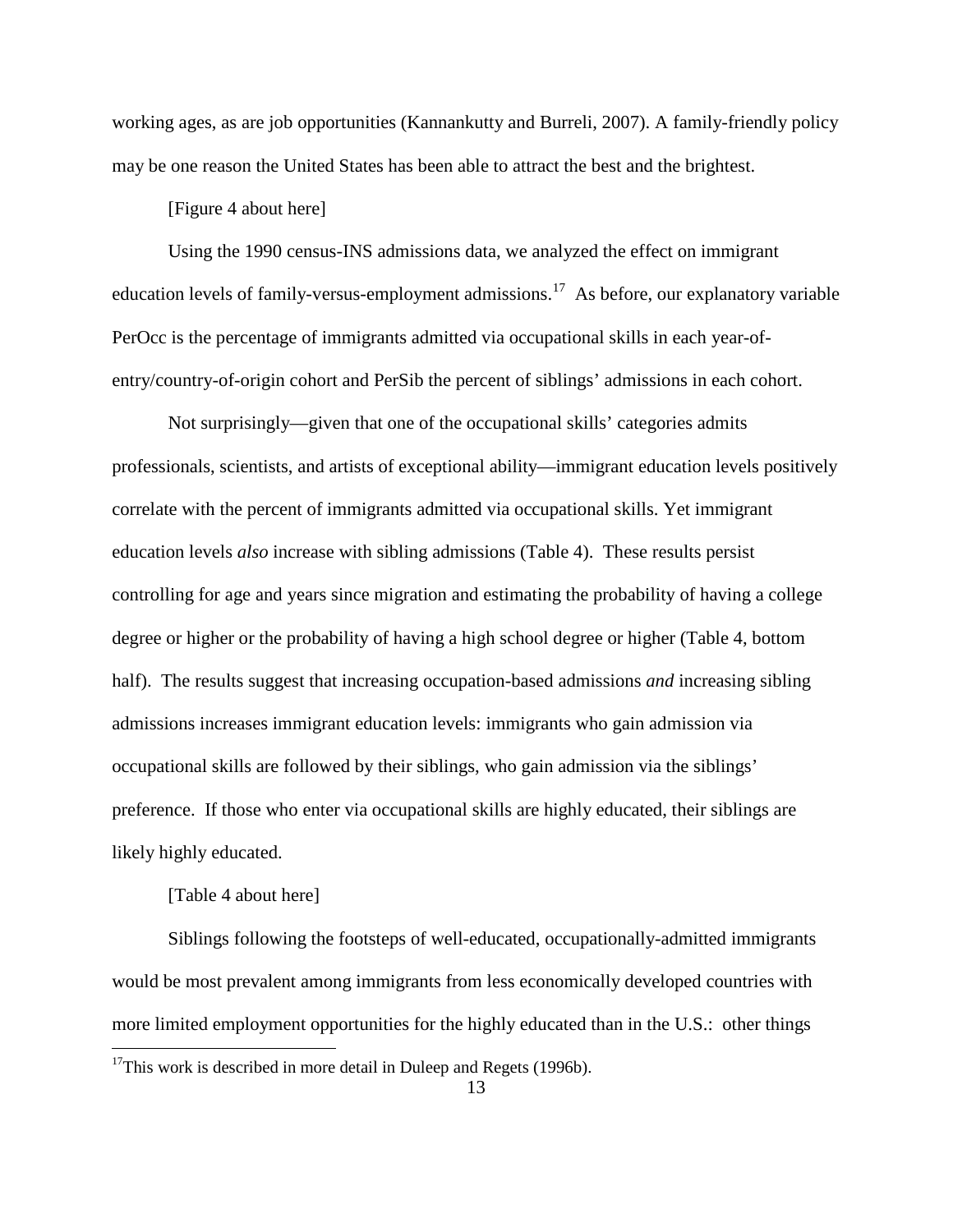equal, a college-educated brother or sister of a U.S. German immigrant would be less likely to migrate to the U.S. than the college-educated sibling of a Mexican immigrant.<sup>[18](#page-15-0)</sup> Indeed, education and percent sibling are negatively associated for Europe and generally positively associated for Asia and Central and South America (Table 4).<sup>[19](#page-16-0)</sup>

#### VII. Limitations of the Occupation-based Admission System

Proposals to increase U.S. immigrant skill levels often entail expanding current occupation-based admissions and decreasing family admissions, even though a less familyfriendly admission system may make the United States less attractive to potential immigrants with the most sought-after skills. There are also problems inherent to the occupation-based admission system.

Tailoring immigration to labor shortages sounds appealing, but is difficult in practice, and may not be even theoretically desirable. A movement from a shortage to a new market-clearing equilibrium can occur rapidly and trigger varied responses: a lack of workers can lead to an economic activity being altered, scaled back, or shutdown. "Vacancies" can be a very poor measure of demand for a skill. $^{20}$ 

In the employment-based immigration system, a shortage is defined by an employer showing that a U.S. native or legal resident cannot be found to fill a position. Such a process

 $18$ Limited employment opportunity is broadly defined and includes the nature of employment.

<span id="page-16-0"></span><sup>&</sup>lt;sup>19</sup>The exception to this pattern is the logit coefficient on Asia in the multivariate estimation for high school or higher.

<span id="page-16-2"></span><span id="page-16-1"></span> $^{20}$ An oft-proposed alternate measure of skill demand—whether wages in an occupation are rising—is also problematic because of heterogeneous skill levels within an occupational designation. During the "dotcom" boom, employment in computer occupations soared, but the average wages within computer occupations were stagnant as the new hires lowered the average skill levels within each occupation label. Moreover, with skill heterogeneity two workers in the same occupation can sometimes be complements rather than substitutes.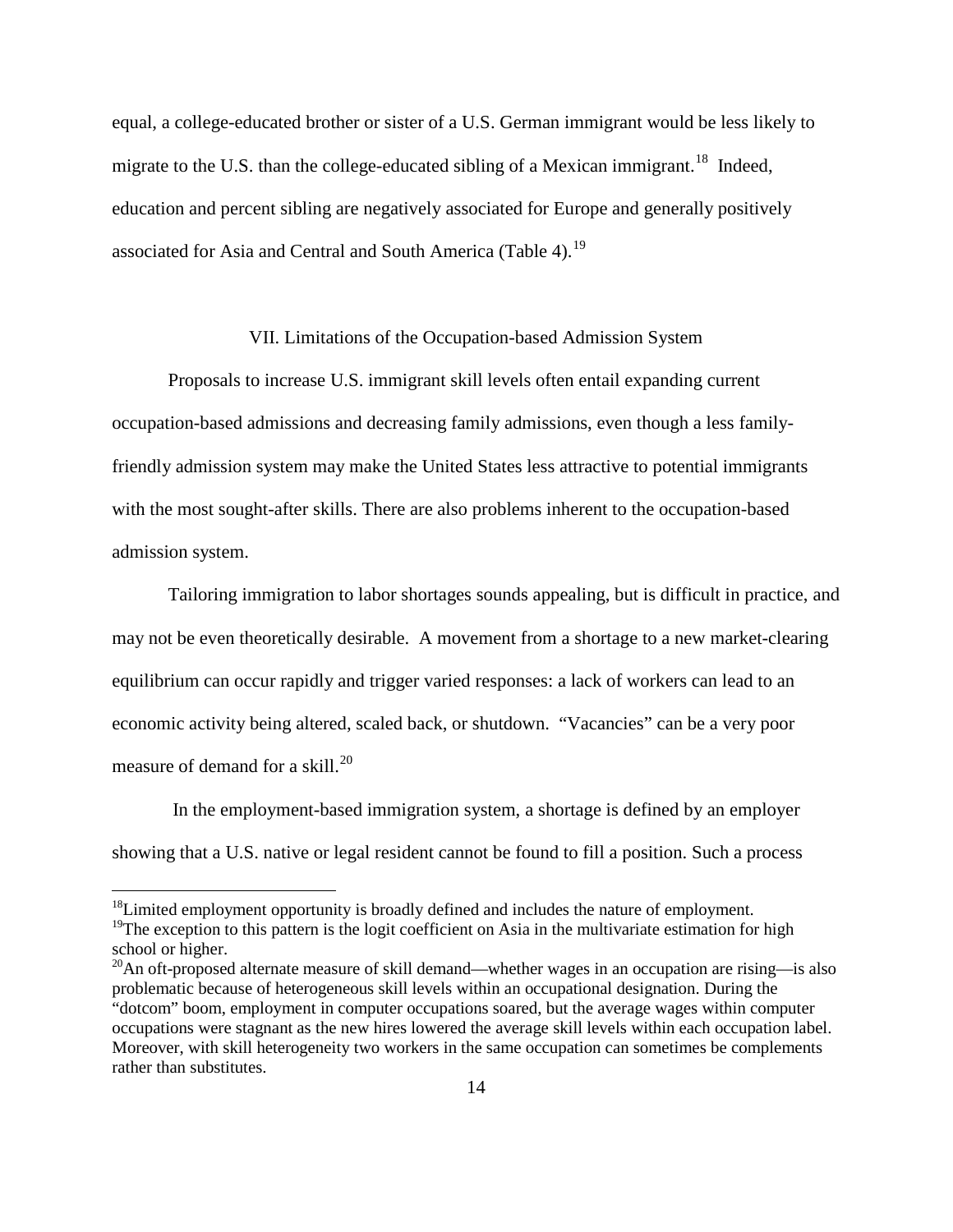requires a bureaucracy to oversee it. There is, however, no way to insure that employers are not using the occupational-skills immigration avenue to depress the wages of U.S. natives in those occupations.

Most studies of the impact of immigration on native wages find very small or even positive effects. However, to the extent that competition with natives is a policy concern, Lindsay Lowell (1996, 362) comments:

Skill-based immigrants, in part because their admission depends on formal links to U.S. employers... may enter directly into job competition with U.S. workers.... Conversely, the nature of the jobs that are initially filled by family-based immigrants, precisely because they are not as tightly linked to the primary labor market may mean that family-based immigrants compete less with U.S. workers. $21$ 

The existing bureaucratic solution of using immigration to fill specific employer needs may also favor employers with political pull and established firms with the wherewithal to wade through bureaucratic waters.

#### VIII. Alternatives to the Occupation-based Admission System

Rather than increasing employment-based immigration at the expense of family-based immigration, a better approach would be to replace the fill-the-gap employment-based system, which requires a bureaucracy to execute an impossible mission, with an increased emphasis on an individual's education. Doing so could potentially increase the vital force that kinship-based immigrants provide the U.S. economy. $^{22}$  $^{22}$  $^{22}$ 

<span id="page-17-1"></span> $21$ With matched census-immigrant admissions data, Sorensen (1996) estimates a small adverse effect of employment-based immigrants on the employment opportunities of U.S.-born whites and a small positive effect of kinship-based immigrants on the earnings of U.S.-born whites and blacks.

<span id="page-17-0"></span><sup>&</sup>lt;sup>22</sup>Testing the IHCI model, Duleep and Regets (2002) and Duleep, Jaeger, and Regets (2012) find that the effect of low skill transferability on the propensity to invest in human capital increases with education.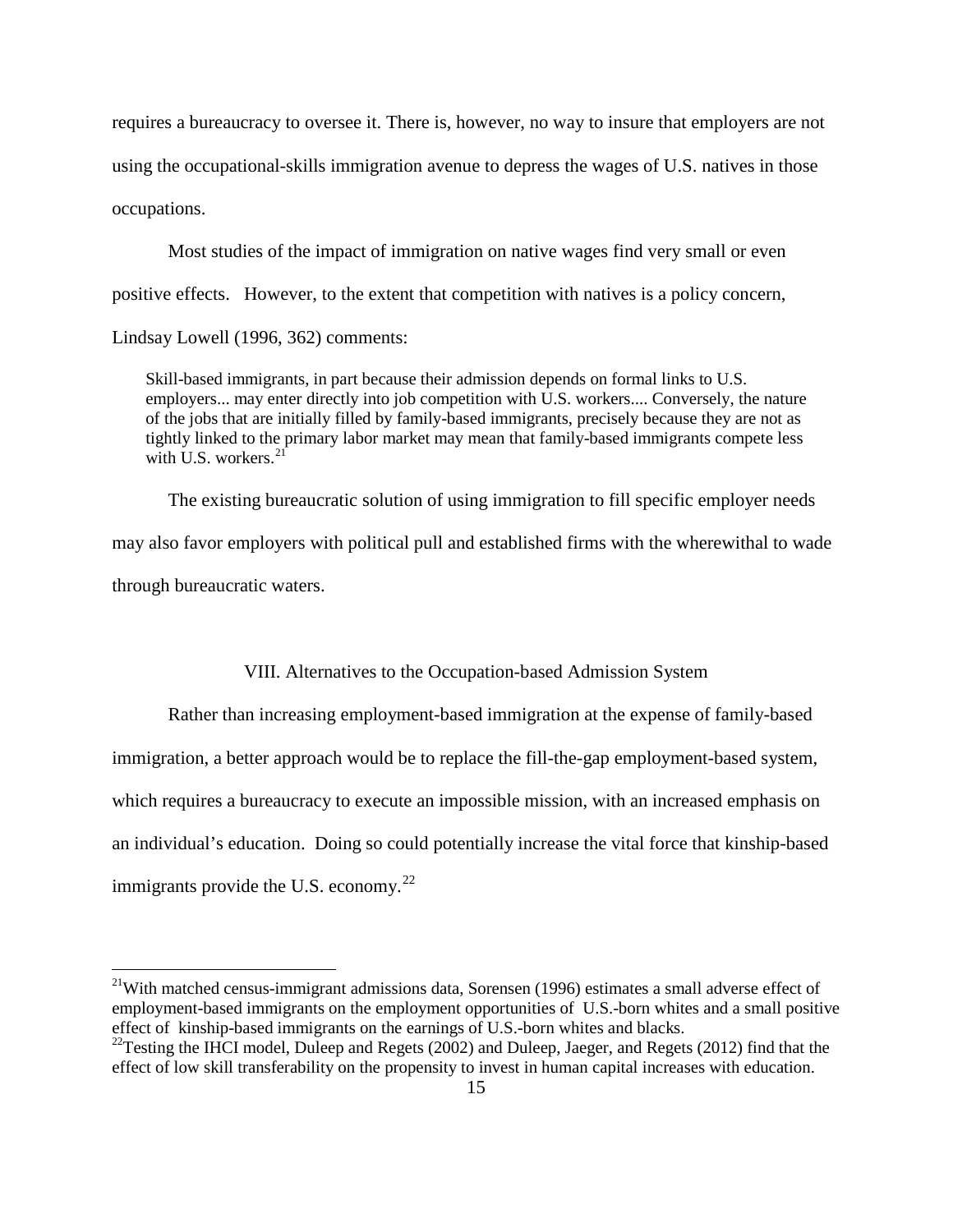A minimally bureaucratic approach for increasing immigrant education levels in a way that promotes a flexible labor force is a student stay-on policy proposed by Bhagwati (1996, p. 328):

[An] option that would enable us to tap both skilled immigrants and to earn returns on our educational investment is to facilitate…foreign students staying on as immigrants. [By doing so] we can both eliminate the difficulties imposed on our foreign graduates as they struggle to stay here and resolve…the "crisis" that is the stuff of media articles on how in mathematics, sciences, and engineering, there is a large and growing body of foreign rather than native students. The distinction between foreign and native students would cease to matter… [if] the foreign students were seen as potential stay-ons in our society of immigrants.

The experiences of other countries elucidate how various policy alternatives could affect the educational composition of U.S. immigrants. Prior to 1993, the Canadian system departed from the U.S. system in that admission decisions for numerically restricted immigrants were based on a point system that primarily reflected characteristics believed to promote immigrant economic assimilation (youth, education, and English or French proficiency) as well as characteristics specifically tailored to prevailing occupational demand conditions. Yet, despite Canada's greater emphasis on education in its admissions policy, Duleep and Regets (1992) found the education levels of Canadian and U.S. immigrants from the same region of origin were similar.<sup>[23](#page-17-1),24</sup>

In 1993, Canadian immigration policy evolved from a system that sought to achieve multiple objectives, giving points to prospective immigrants for a wide variety of attributes, to

<span id="page-18-1"></span><span id="page-18-0"></span><sup>&</sup>lt;sup>23</sup>Boyd (1976) suggests that the U.S. and Canadian systems were not, in practice, that different.<br><sup>24</sup>Borjas (1993) stresses the Canadian skills-based system's effect on the source-country composition of immigration, which in turn affected immigrant education levels. His analysis attributes to the Canadian policy, imposed in the 1960s, what is likely due to the proximity of the U.S. to Central and South America and the historically higher European representation in Canadian immigration. The relevant question is whether—following imposition of Canada's skills-based admissions policy—European immigration fell less, and Central and South-American immigration increased less, in Canada than in the U.S. Although European immigration decreased from the 1960s to the 1970s in both countries, as a percentage of past immigration, it decreased more in Canada; Central and South- American immigration increased in Canada and decreased in the U.S.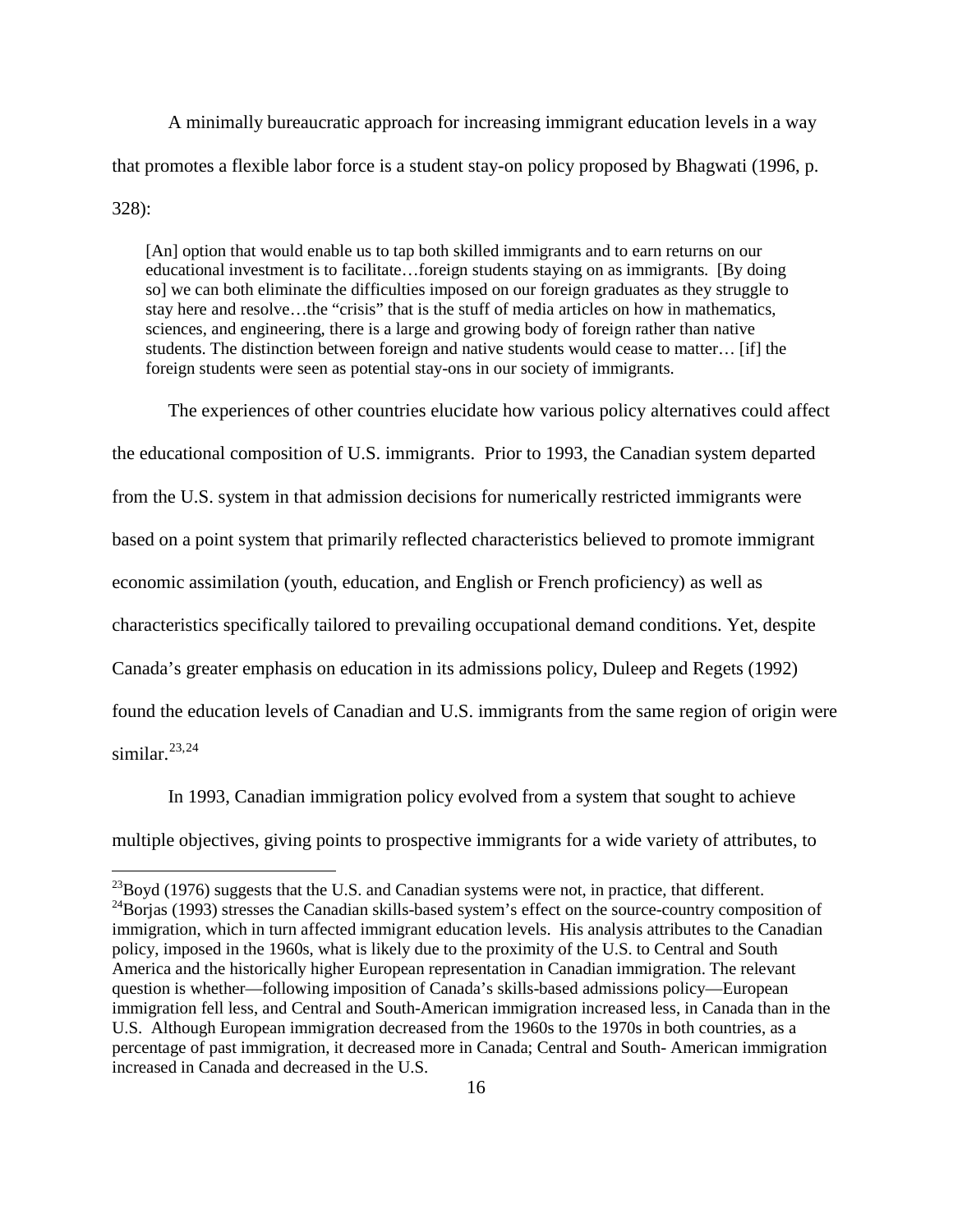one that emphasized schooling, youthfulness, and English or French proficiency; the goal of tailoring immigration to fill various perceived employment needs was lessened. Beach and Green note:

…the weighting scheme [of the earlier system] … focused on occupational needs in the economy at a particular point of time…. The occupational-based or gap-filling model used to guide admission was changed in the mid-nineties. In its place was substituted …[a] human capital model perspective. Under this approach, specific occupational needs were reduced in the weighting scheme while additional points were awarded to education, age and language… This shift in weights in Canada signaled a move towards a longer-run view of immigration policy.

Beach and Green (2005) document an increase in the educational level of Canadian immigrants after the change. Theoretically, this is what one would expect. As more objectives in an immigrant admission point system are added to the educational enhancement objective, the effectiveness of the educational enhancement objective is reduced. By reducing its emphasis on immigration as a tool for filling specific perceived labor shortages, the educational objective of the Canadian point system was enhanced.<sup>[25](#page-18-1)</sup>

#### IX. CONCLUSION

Learning how immigrants fare in the labor market requires discerning from the available data their earnings growth. The U.S. study of immigrant earnings growth went from using a single cross section—to compare the earnings of recently-arrived and earlier immigrants (Chiswick, 1978, 1979), to using two censuses, potentially providing information on the earnings growth of year-ofentry cohorts identified in both censuses (Borjas, 1985), to using three censuses to measure how changes in the initial earnings of immigrant cohorts relate to changes in subsequent earnings growth (Duleep and Regets, 1994a, 2002). The analysis of immigrant adjustment with individual

<span id="page-19-0"></span> $^{25}$ Quebec experienced less improvement in immigrant educational attainment than the rest of Canada (Parent and Worswick, 2003; Beach and Green, 2005); Quebec's emphasis on French proficiency may have diluted the educational objective.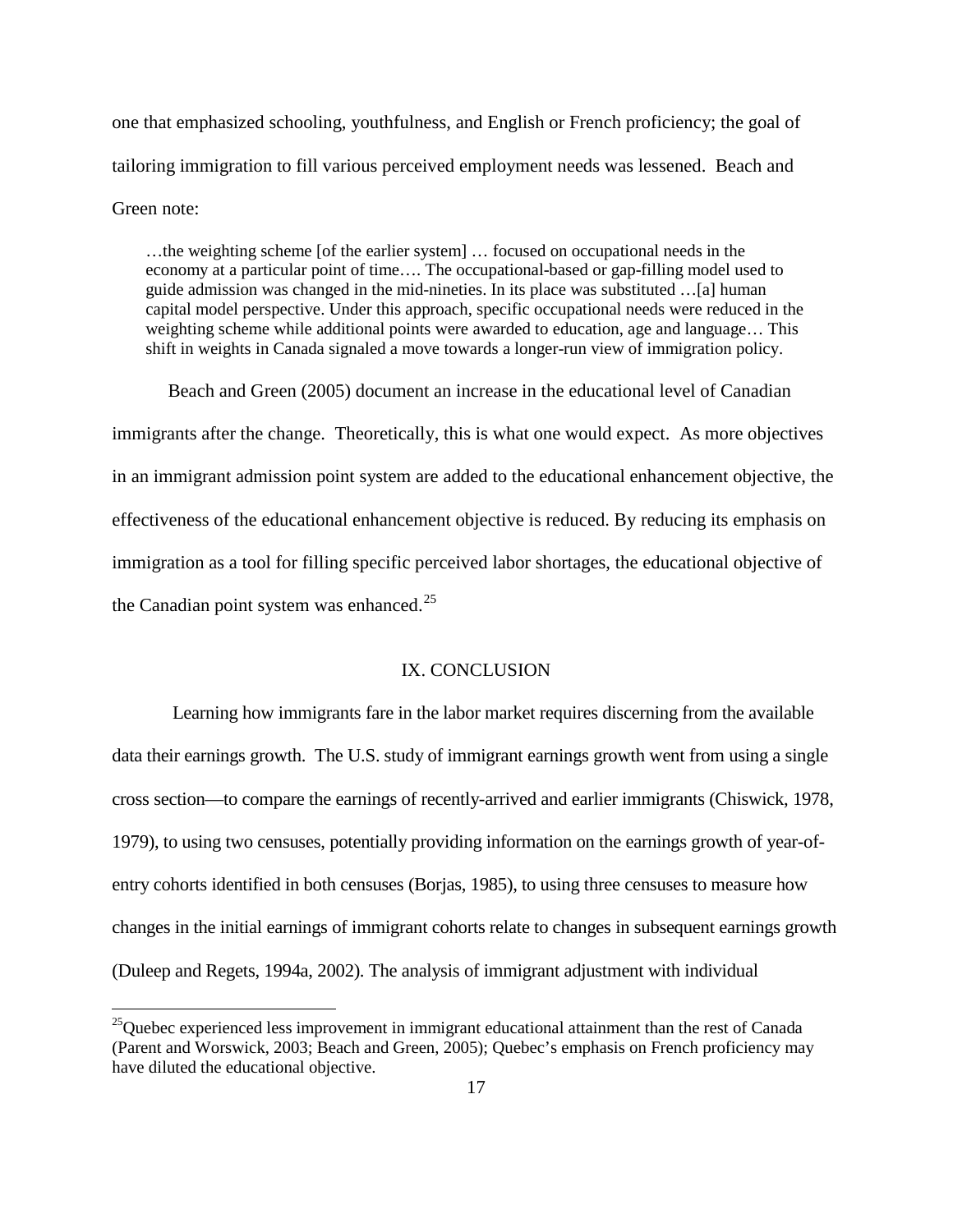longitudinal data has also flourished: Efforts include Social Security administrative records matched to survey data (Hu, 2000; Lubotsky, 2007; Duleep and Dowhan, 2002a, b); the New Immigrant Survey (Akresh, 2006, 2007, 2008; Jasso, Massey, Rosenzweig, and Smith, 2000); matched Current-Population-Survey data (Demombynes, 2002 and Duleep and Regets, 1997b); and longitudinal data in the Survey of Income and Program Participation (Hall and Farkas,  $2008$ ).<sup>26</sup>

As important as these data developments are, their analysis will misguide policy if analysts impose assumptions that distort or hide the earnings paths and human-capital investment trajectories of immigrants. Analysts who exclude or hold constant major paths of immigrant advancement, and impose the same earnings growth for immigrant cohorts starting with relatively high and relatively low earnings, will falsely conclude that immigrants who begin their U.S. lives at relatively low earnings experience limited mobility. Moreover, the tendency to focus on earnings levels and ignore earnings growth provides a myopic picture of how immigrants fare and how they contribute to the U.S. economy as it ignores an element most economists consider vital to economic growth human capital investment.

A general belief that immigrants admitted via occupational skills are more economically productive than kinship-based immigrants has nurtured calls to reduce kinship-based immigration and increase employment-based immigration. However, recent immigrants—the majority of whom enter the U.S. on family visas—are meeting the challenges of a U.S. labor market through melding high rates of post-migration human capital investment to their original skills, as evidenced in their high earnings growth. This fact has been hidden by a flawed methodology underlying much economic research.

<span id="page-20-0"></span><sup>&</sup>lt;sup>26</sup>The earliest use of U.S. longitudinal individual data was Chiswick (1980).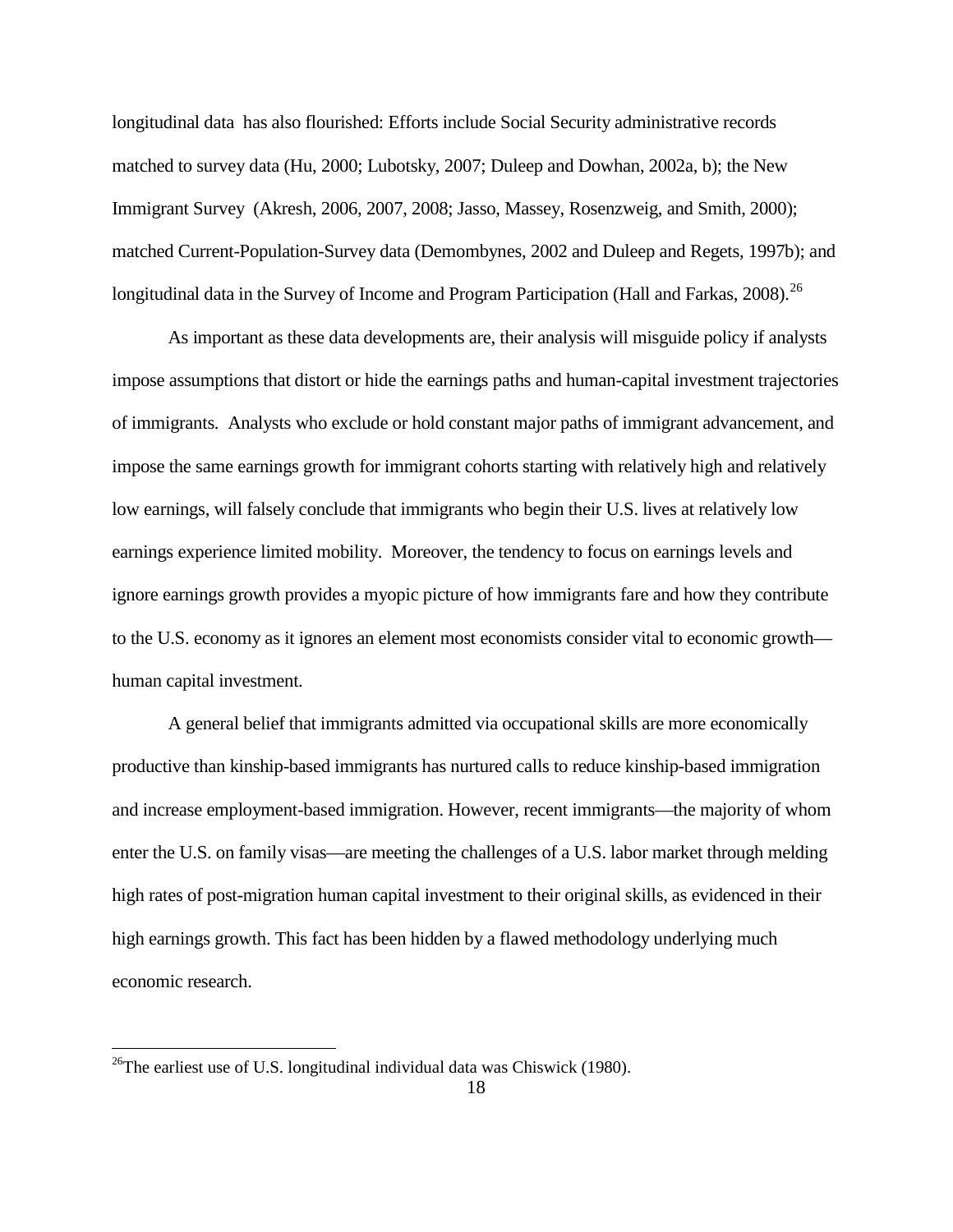Rather than augmenting an underclass, the post-1965 immigrants are the most upwardly mobile of U.S. workers. This greatly benefits both immigrants and the U.S. economy. Their high propensity to invest in human capital likely contributes to economic vitality.<sup>[27](#page-20-0)</sup>

In commenting about the presumed advantage of more educated immigrants, Bhagwati (1996, p. 327) advances an uncommon perspective:

…if we were to consider the question instead in terms of who should be admitted so as to maximize the beneficial impact on those who are already the natives and residents of the United States, the answer must focus …on whether the social marginal product in the United States of these alternative migrants exceeds their own private returns and, if so, which group offers the greater such excess…. Unfortunately, none of the advocates of skilled immigration have analyzed such issues.

Viewed through this lens, family-based immigrants may be more valuable to the U.S. than are employment-based immigrants.

Finally, family visas are an important complement to high-skilled visas, and only compete if they are placed under the same arbitrary cap. By adopting a less family-friendly admission system, the U.S. may lose both the dynamism associated with many family-based immigrants and also become less attractive to highly-skilled immigrants, who have families too.

 $27$ Other economic aspects of kinship admissions are not touched upon in this paper. The literature relevant to immigrant families and networks is much broader (Boyd, 1988). Using case-study evidence Gallo and Bailey (1996) consider the effects of family-based versus skills-based immigration on immigrant networks and their effects on immigrant economic adjustment: "…researchers and policymakers have only a weak understanding of the tradeoff between stronger skills and stronger networks, although the evidence suggests that effects on networks will reduce the economic benefits…of a shift to a skills-based system."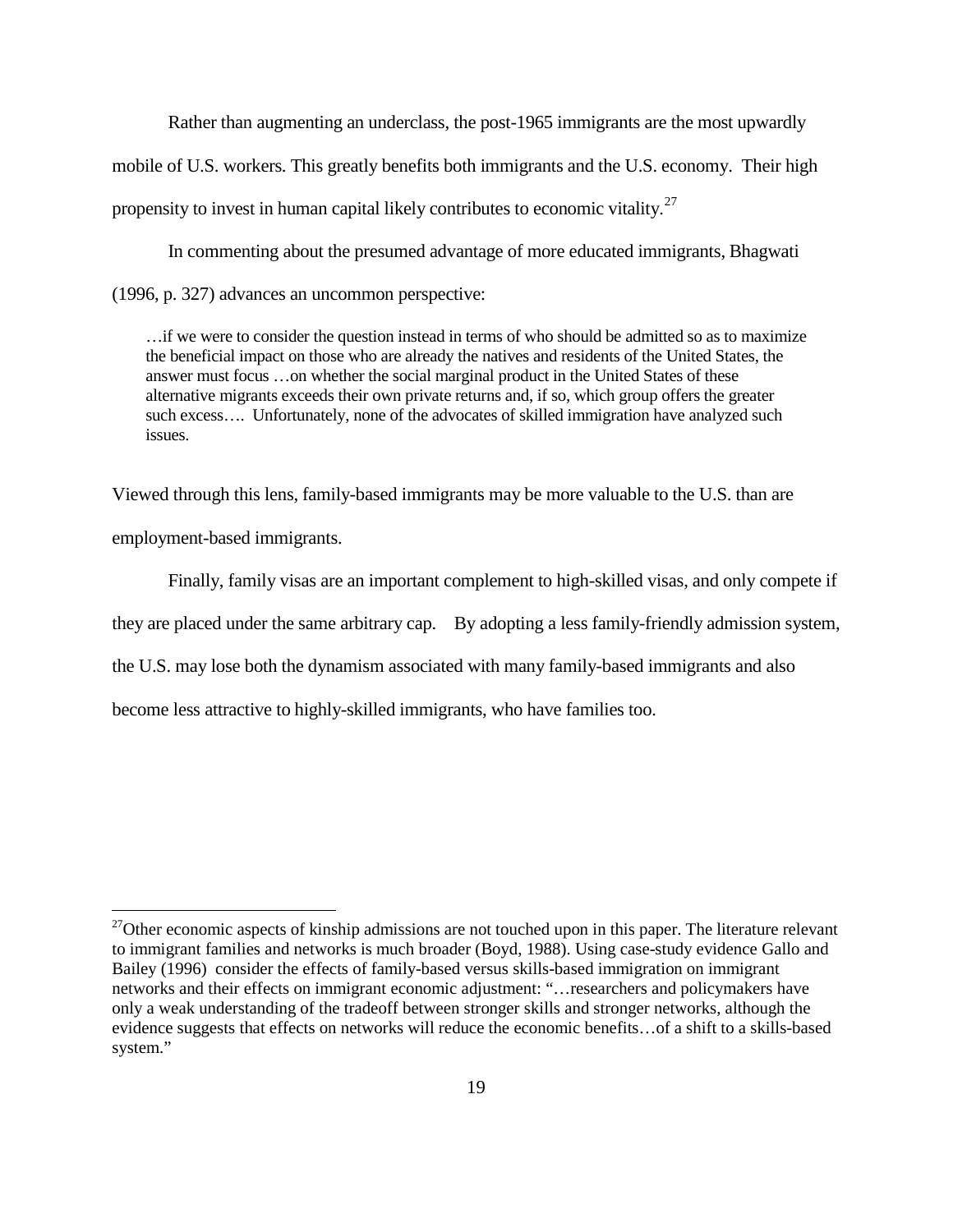#### References

Akresh, I.R. 2006. "Occupational Mobility among Legal Immigrants to the United States." *International Migration Review*, 40(4).

*—*, 2007. "U.S. Immigrants' Labor Market Adjustment: Additional Human Capital Investment and Earnings Growth." *Demography*, 44(4):865-881.

*—*, 2008. "Occupational Trajectories of Legal U.S. Immigrants." *Population and Development Review,* 34(3):435-456.

Beach, Charles and Alan Green, 2005. "The Impacts of the Point System and Immigrant Class on Skill Characteristics of Immigrant Inflows: The Experience of Canada," Immigration: Trends, Consequences and Prospects for the United States Conference," September.

Beach, Charles, Alan Green, and Christopher Worswick, 2008. "Impacts of the Point System and Immigration Policy Levers on Skill Characteristics of Canadian Immigrants" in *Immigration:Trends, Consequences and Prospects for the United States,* ed. BR Chiswick, IZA/Elsevier, JAI:349-401.

Bhagwati, Jagdish, 1996. "U.S. Immigration Policy," in H Duleep and PV Wunnava (editors), *Immigrants and Immigration Policy: Individual Skills, Family Ties, and Group Identities*, Greenwich, CT: JAI Press:323-334.

Borjas George, 1985. "Assimilation, Changes in Cohort Quality, and the Earnings of Immigrants." *Journal of Labor Economics* 3:463-489.

*—*, 1987. "Self Selection and Immigrants." *American Economic Review* 77:531-553.

*—*, 1992a. "National Origin and the Skills of Immigrants," in *Immigration and the Work Force*, GJ Borjas, RB Freeman, eds. Chicago:University of Chicago Press.

*—*, 1992b. "Immigration Research in the 1980s" in *Research Frontiers in Industrial Relations and Human Resources*, D Lewin, OS Mitchell, P Sherer, eds. Ithaca, N.Y.:Industrial Relations Research Association.

*—*, 1993. "Immigration Policy, National Origin, and Immigrant Skills," in D Card and R Freeman (editors), *Small Differences That Matter: Labor Markets and Income Maintenance in Canada and the United States,* University of Chicago Press:21-44.

*—*, 1994. "The Economics of Immigration," *Journal of Economic Literature*, December:1667- 1717.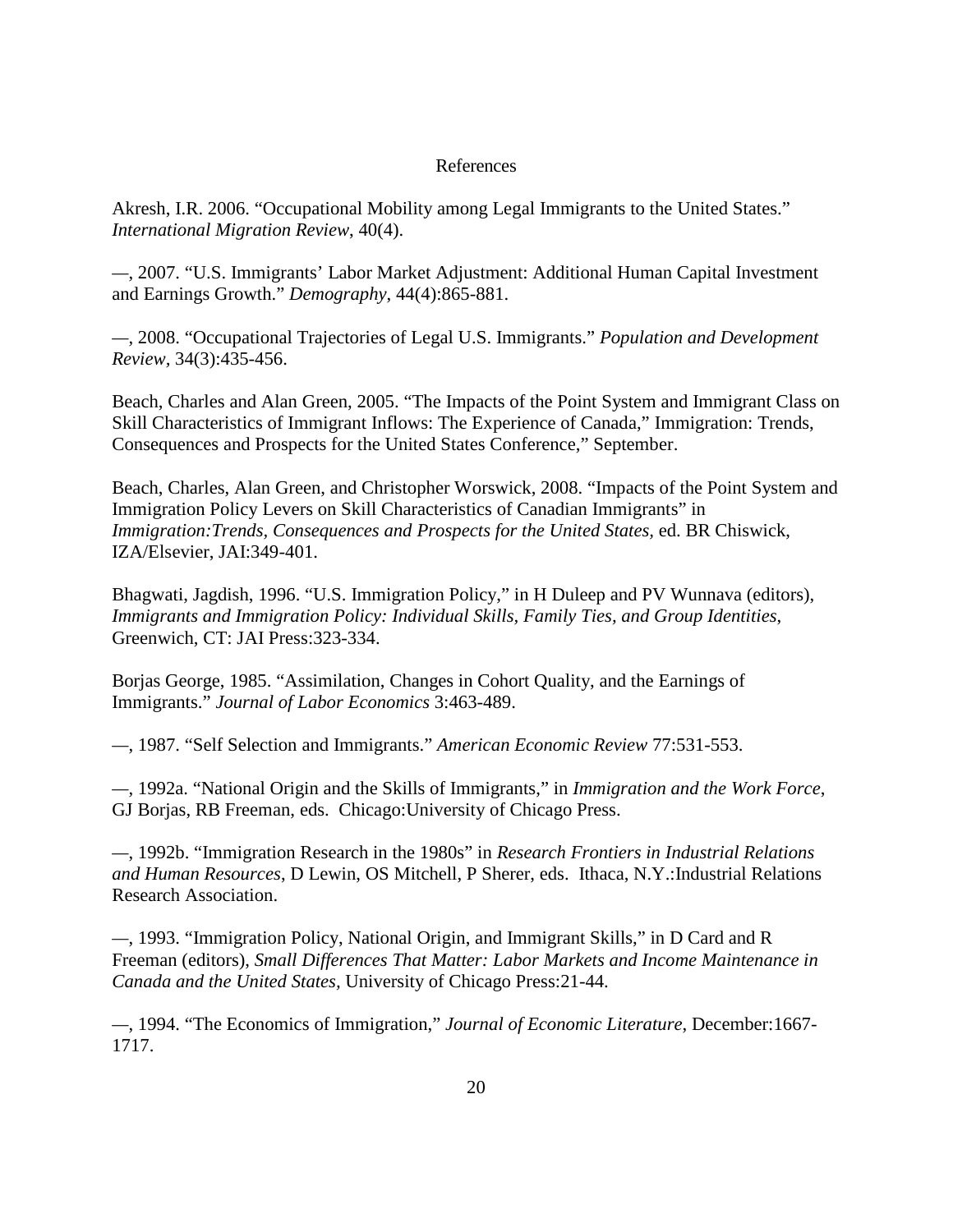Boyd, Monica, 1976. "Immigration Policies and Trends: A Comparison of Canada and the United States," *Demography*, 13(February):82-102.

*—*, 1988. "Family and Personal Networks in International Migration," *International Migration Review*, 23(88):638-70.

Chiswick, B.R. (1978) "The Effect of Americanization on the Earnings of Foreign-Born Men," *Journal of Political Economy*, October:897-922.

Chiswick, B.R. (1979) "The Economic Progress of Immigrants: Some Apparently Universal Patterns," in W. Fellner, ed., *Contemporary Economic Problems*. Washington, D.C.:American Enterprise Institute:359-99.

Chiswick, B.R. (1980) *An Analysis of the Economic Progress and Impact of Immigrants*, Department of Labor monograph, N.T.I.S. No. PB80-200454. Washington, DC:National Technical Information Service.

Demombynes, Gabriel M (2002) "Three Ways of Looking at Immigrant Wage Growth: Analysis with the 1993-1998 Current Population Survey" Institute for Labor and Employment, January, 2002

DeSilva, Arnold (1996) "Earnings of Immigrant Classes in the Early 1980's in Canada: A Reexamination," Human Resource Development Canada, 1996.

Duleep, Harriet and Daniel Dowhan. 2002a. "Insights from Longitudinal Data on the Earnings Growth of U.S. Foreign-born Men." *Demography* 39:485-506.

*—*, 2002b. "Revisiting the Family Investment Model with Longitudinal Data: The Earnings Growth of Immigrant and U.S.-Born Women," IZA Discussion Paper #568, <http://ftp.iza.org/dp568.pdf>

Duleep, Harriet and Mark Regets. 1992. "Some Evidence on the Effect of Admission Criteria on Immigrant Assimilation," in *Immigration, Language and Ethnic Issues: Canada and the United States*, BR Chiswick (ed.). Washington, D.C.:American Enterprise Institute:410-439.

*—*, 1994a. "The Elusive Concept of Immigrant Quality: Evidence from 1960-1980," (1992 American Economic Association version), PRIP-UI-28, Washington, DC:Urban Institute.

*—*, 1994b. "Country of Origin and Immigrant Earnings," PRIP-UI-31, Washington, DC:Urban **Institute** 

*—*, 1996a. "Admission Criteria and Immigrant Earnings Profiles," *International Migration Review*, Summer.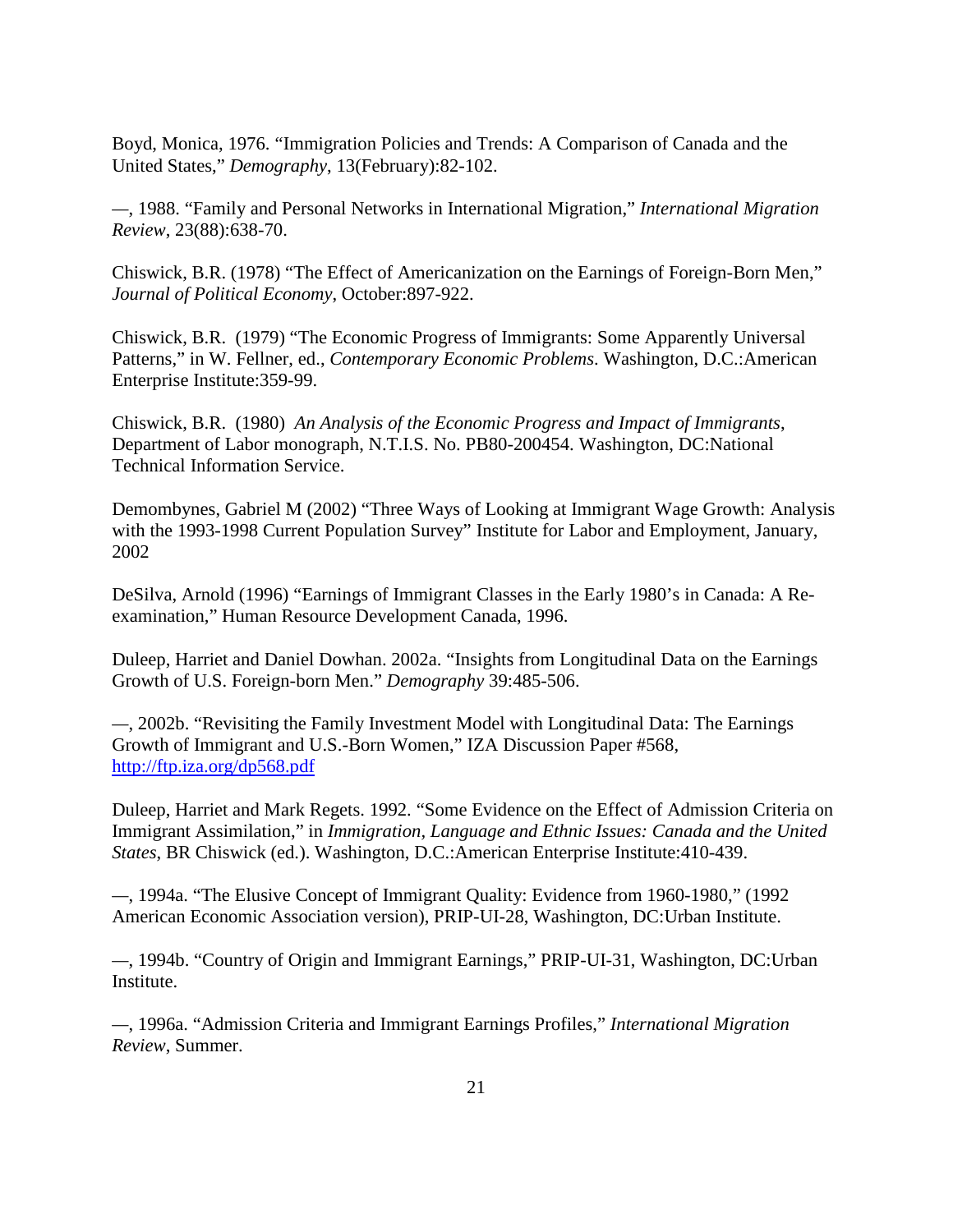*—*, 1996b. "Family Unification, Siblings, and Skills," in H Duleep and PV Wunnava (eds.), *Immigrants and Immigration Policy: Individual Skills, Family Ties, and Group Identities*, Greenwich, CT: JAI Press:219-244.

*—*, 1996c. "Earnings Convergence: Does it Matter Where Immigrants Come From or Why?" *Canadian Journal of Economics*, 29(April).

*—*, 1997a. "The Decline in Immigrant Entry Earnings: Less Transferable Skills or Lower Ability?" *Quarterly Review of Economics and Finance*, 37:189-208.

*—*, 1997b. "Measuring Immigrant Wage Growth Using Matched CPS Files." *Demography* 34(2):239-249.

*—*, 1997c. "Immigrant Entry Earnings and Human Capital Growth," *Research in Labor Economics*, 16:297-317.

*—*, 1999. "Immigrants and Human Capital Investment," *American Economic Review*, May:186- 191.

*—*, 2002. "The Elusive Concept of Immigrant Quality: Evidence from 1970-1990," IZA Discussion Paper #631, <http://ftp.iza.org/dp631.pdf>

*—*, 2014. "Immigrant Admission Categories and Earnings Growth: 1980-2008," Working Paper.

Duleep, Harriet, David Jaeger and Mark Regets. 2012. "How Immigration May Affect the Entrepreneurship of Natives," IZA Discussion Paper #6677<http://ftp.iza.org/dp6677.pdf>

Duleep, Harriet, Mark Regets, Seth Sanders, and Phanindra Wunnava. 2014. *A New Look at Human Capital Investment: A Study of Asian Immigrants and Their Family Ties, forthcoming.* 

Enchautegui, Maria, 2013. "Evolution of Family Policy in the United States," www.oecd.org/els/mig/Enchautegui.pdf

Gallo, Carmenza and Thomas Bailey, 1996. "Social Networks and Skills-Based Immigration Policy," in H Duleep and PV Wunnava (editors), *Immigrants and Immigration Policy: Individual Skills, Family Ties, and Group Identities*, Greenwich, CT: JAI Press:203-218.

Hall, Matthew and George Farkas. 2008. "Does Human Capital Raise Earnings for Immigrants in the Low-Skill Labor Market?" *Demography*, 45(3):619–639.

Hu, Wei-Yin, 2000. "Immigrant Earnings Assimilation: Estimates from Longitudinal Data*," American Economic Review*, May:368-72.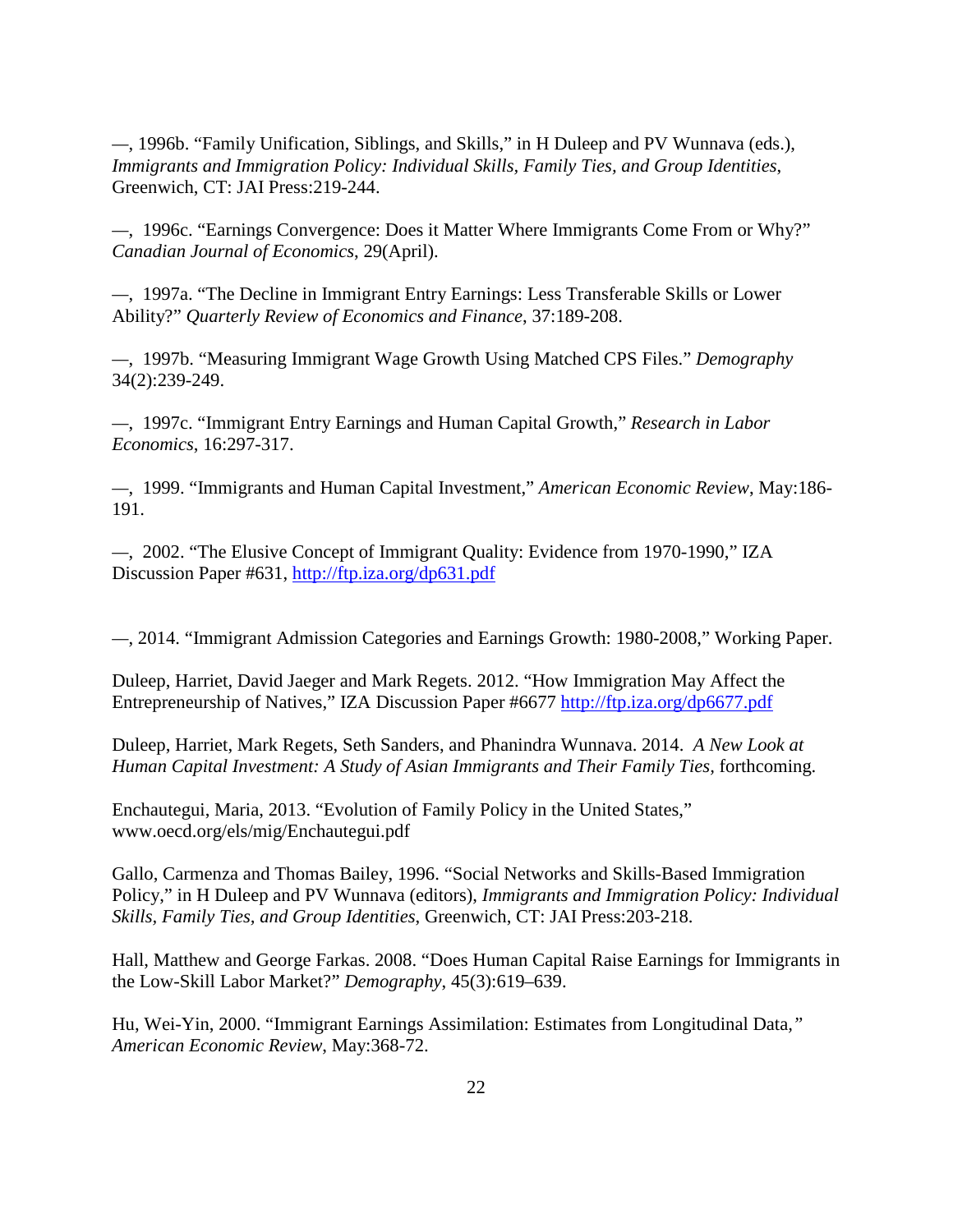Jasso, Guillermina; Massey, Douglas; Rosenzweig, Mark; Smith, James (2000) "The New Immigrant Survey Pilot," *Demography*. 37(1):127-136.

Jasso G. and Rosenzweig, M. R. (1995) Do Immigrants Screened for Skills Do Better than Family-Reunification Immigrants? *International Migration Review* 29:85-111.

Kannankutty, Nirmala and Joan Burreli, 2007. "Why Did They Come to the United States? A Profile of Immigrant Scientists and Engineers." NSF 07-324, June.

Lofstrom, Magnus, (2002) "Labor Market Assimilation and the Self-Employment Decision of Immigrant Entrepreneurs," *Journal of Population Economics*, 15(1):83-114

Lowell, B. Lindsay. 1996. "Skilled and Family-Based Immigration: Principles and Labor Markets," in H Duleep and PV Wunnava (editors), *Immigrants and Immigration Policy: Individual Skills, Family Ties, and Group Identities*, Greenwich, CT: JAI Press:353-371.

Lubotsky, D. (2007), "Chutes or Ladders? A Longitudinal Analysis of Immigrant Earnings," *Journal of Political Economy*, 115(5):820-867

Parent, Daniel and Christopher Worswick. 2003. "Qualificaitons et Immigrations: Réforme de la Grille d'Admissions du Québec," Research Paper, Department of Finance, Government of Québec.

Regets, Mark, 2008. *The Science and Engineering Labor Force*, National Science Board.

*—*, 2008. "Adapting to the New High-Skilled Migration," *Harvard International Review*, 30(3).

*—*, 2007. *Research Issues in the International Migration of Highly Skilled Workers*, National Science Foundation.

Reimers, David M. 2013. "More Liberal than We Thought: A Note on Immediate Family Member Immigrants of U.S. Citizens," *The Journal of Policy History*, 25(2):288-298.

Sorensen, Elaine. 1996. "Measuring the Employment Effects of Immigrants with Different Legal Statuses on Native Workers," in H Duleep and PV Wunnava (eds.), *Immigrants and Immigration Policy: Individual Skills, Family Ties, and Group Identities*, Greenwich, CT: JAI Press:245-264.

Warren, Robert and Ellen Percy Kraly. 1985. *The Elusive Exodus: Emigration from the United States*. Population Reference Bureau.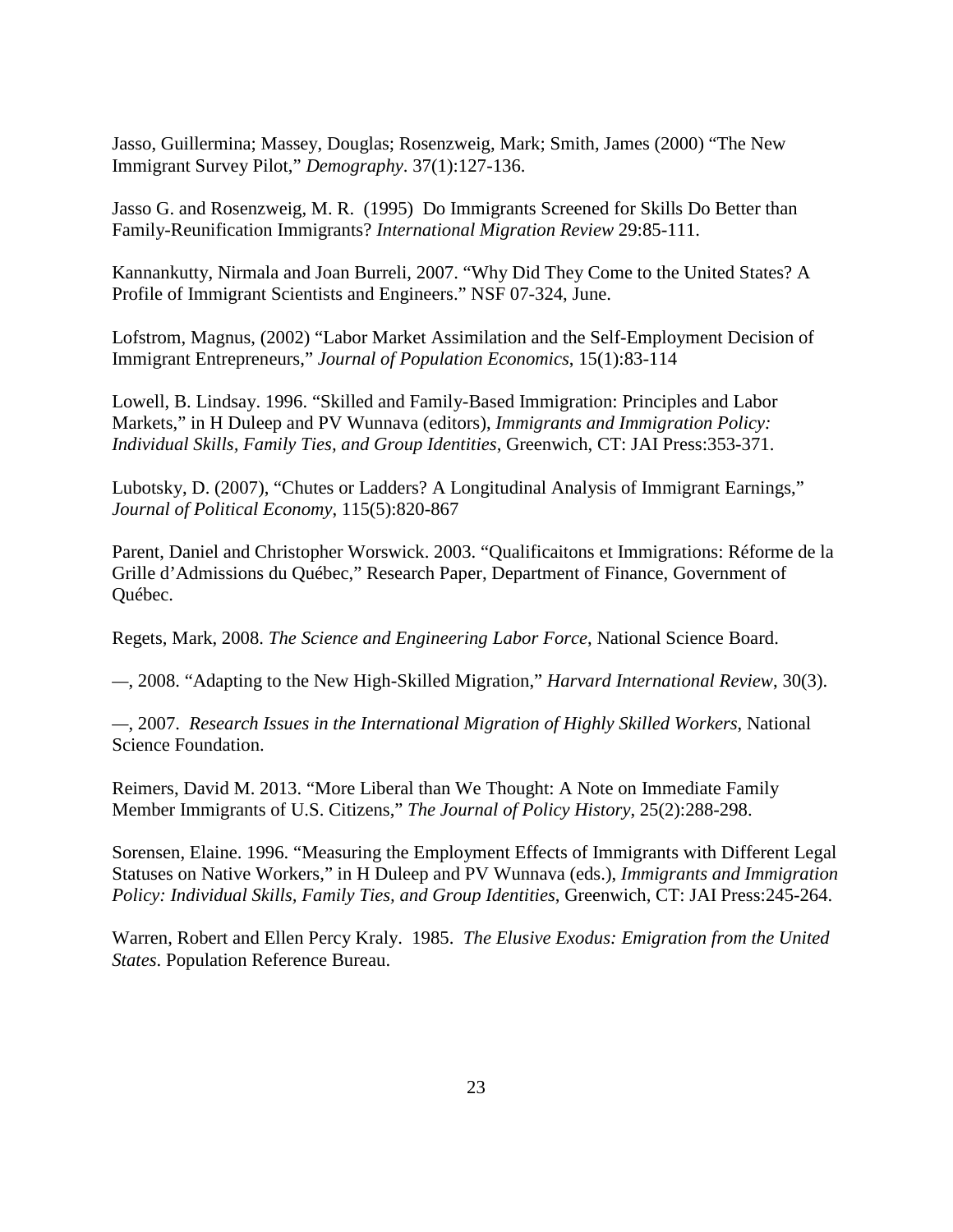| Table 1: Effect of Admission Criteria on Initial Earnings and<br>Earnings Growth<br>Log(Earnings) Regression, Working-age Immigrant Men, 1990<br>(all coefficients are highly statistically significant) |          |         |  |  |
|----------------------------------------------------------------------------------------------------------------------------------------------------------------------------------------------------------|----------|---------|--|--|
| Percent occupational skills<br>admissions                                                                                                                                                                | 3.4215   | 3.5189  |  |  |
| Years since migration                                                                                                                                                                                    | .0569    | .0467   |  |  |
| Years since migration x<br>Percent occupation                                                                                                                                                            | $-.1087$ | $-1333$ |  |  |
| Years since migration x<br>Percent siblings admissions                                                                                                                                                   |          | .1065   |  |  |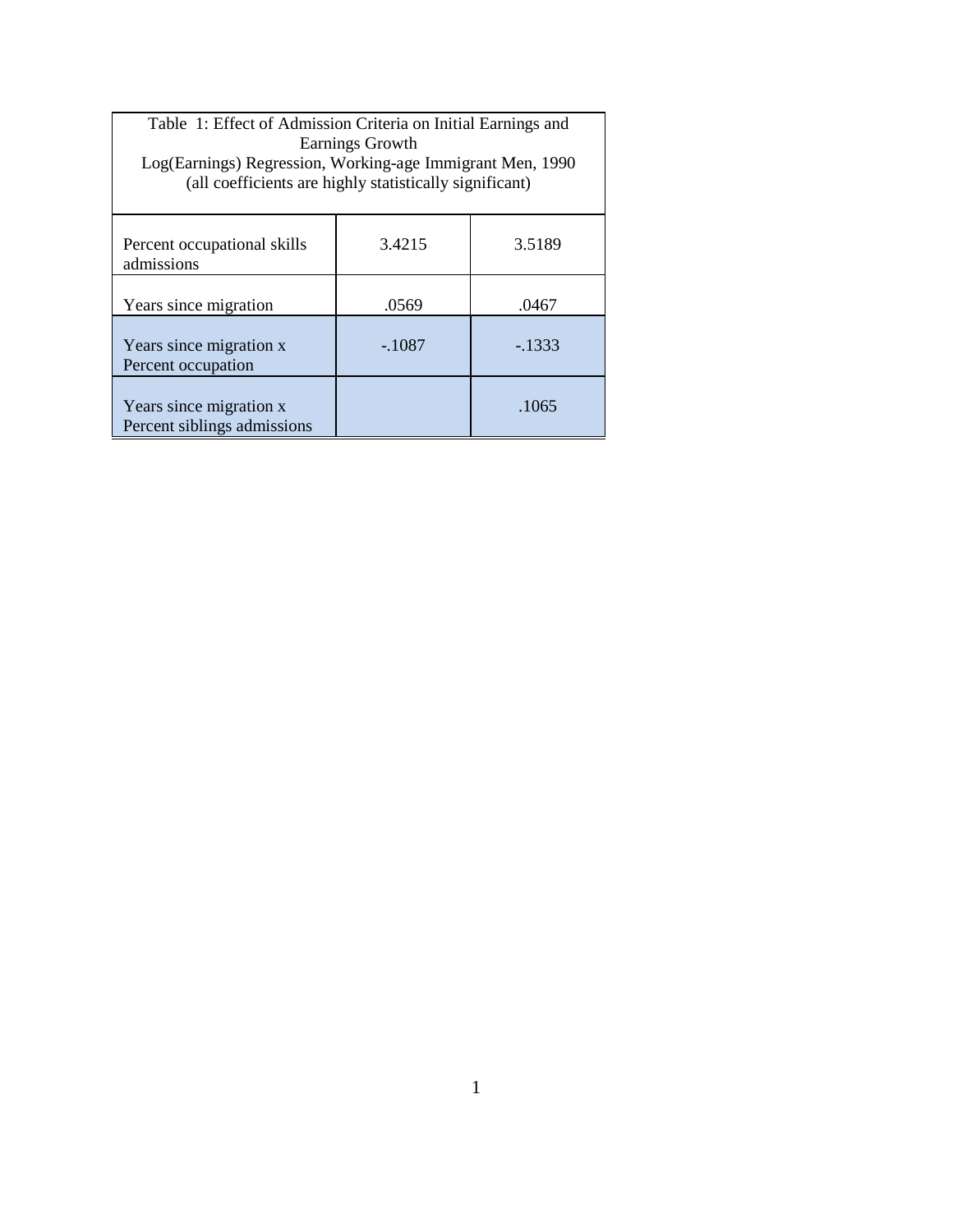| Table 2: Admission Criteria and the Propensity to be Self-Employed: Correlation Coefficients, 1990 |          |                            |          |  |  |
|----------------------------------------------------------------------------------------------------|----------|----------------------------|----------|--|--|
|                                                                                                    | Asia     | Central & South<br>America | Europe   |  |  |
| Percent occupational<br>skills                                                                     | .0050    | $-.0018$                   | .0006    |  |  |
| Percent siblings                                                                                   | $.1335*$ | .0565*                     | $.0453*$ |  |  |
| *Statistically significant                                                                         |          |                            |          |  |  |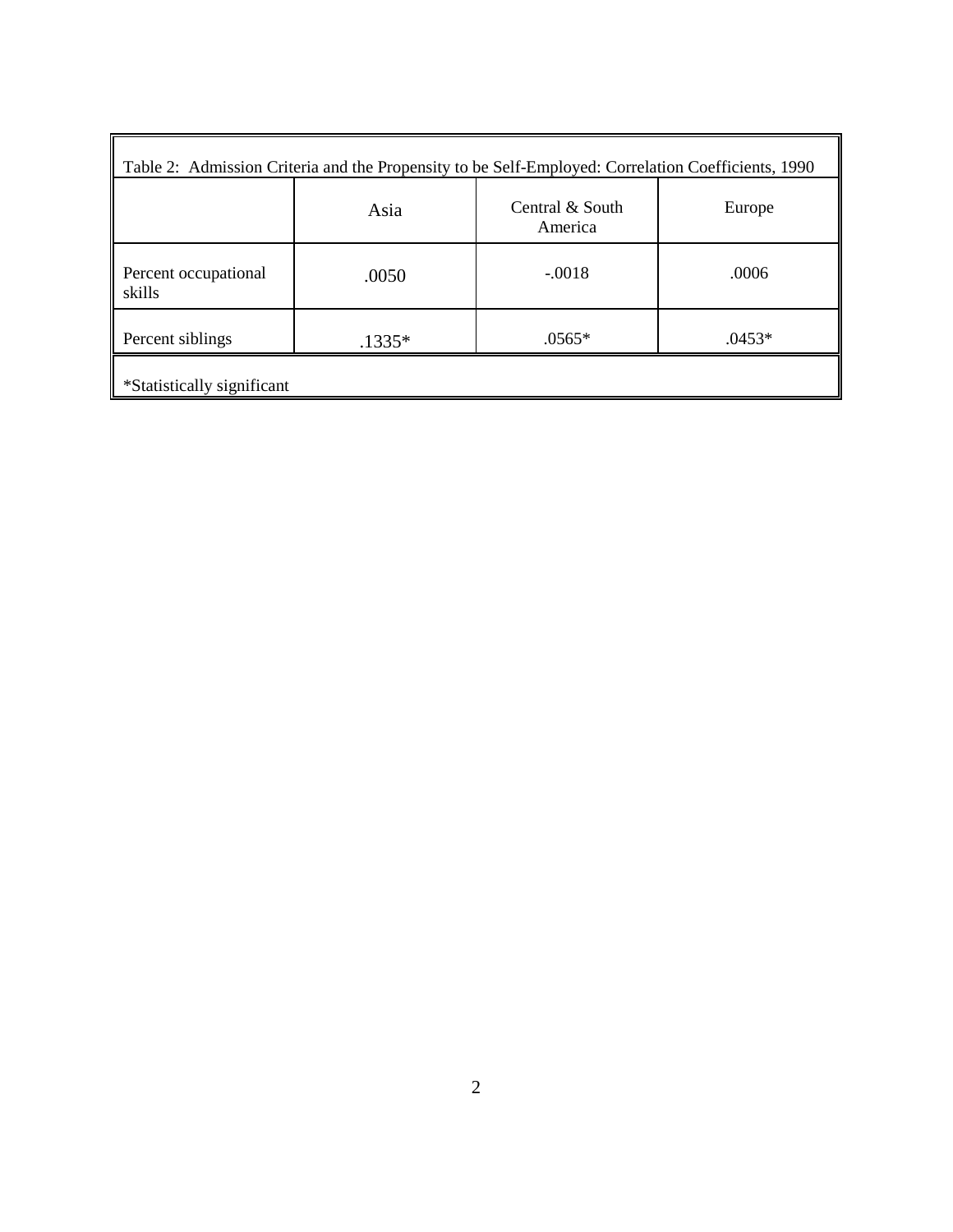| Table 3: Logistic Model of Immigrant Self-Employment, 1990 |            |                            |            |  |  |
|------------------------------------------------------------|------------|----------------------------|------------|--|--|
|                                                            | Asia       | Central & South<br>America | Europe     |  |  |
| Intercept                                                  | $-7.8395*$ | $-6.4335*$                 | $-4.4680*$ |  |  |
| Schooling:<br>9-11 years                                   | .3770*     | $.1861*$                   | .2359*     |  |  |
| 12 years                                                   | $.5007*$   | .2343*                     | $.2781*$   |  |  |
| Some college                                               | .3646*     | .4533*                     | .3732*     |  |  |
| Bachelor's                                                 | .2384*     | .5239*                     | .0865      |  |  |
| Master's                                                   | $-.0547$   | $-.5835*$                  | $-.0674$   |  |  |
| Professional degree                                        | .9565*     | 1.2590*                    | .6987*     |  |  |
| Ph.D.                                                      | $-.6679*$  | $-1383$                    | $-.8865*$  |  |  |
| Age                                                        | $.2017*$   | $.1401*$                   | $.0737*$   |  |  |
| Age <sup>2</sup>                                           | $-.00208*$ | $-.00137*$                 | $-.0008*$  |  |  |
| Years since migration                                      | $.0757*$   | .0382*                     | $.1154*$   |  |  |
| Percent occupational<br>skills                             | $-4282*$   | .0752                      | .5854*     |  |  |
| Percent siblings                                           | $2.7850*$  | $1.5436*$                  | $-9151*$   |  |  |
| *Statistically significant.                                |            |                            |            |  |  |

 $\mathsf{r}$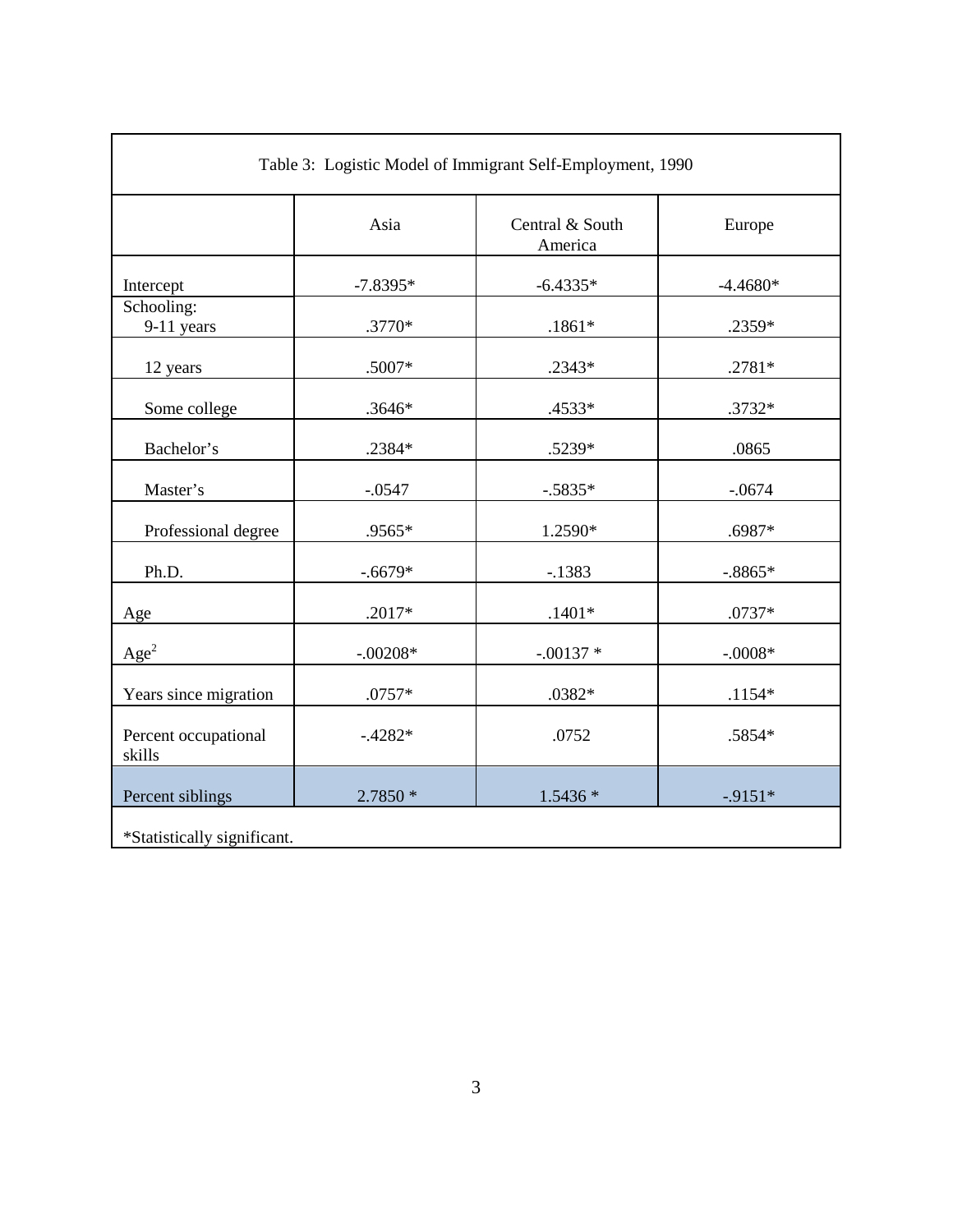| Table 4: Admission Criteria and Education Levels, 1990<br>(All coefficients are highly statistically significant.) |                  |                |                  |                                 |                                       |                |                  |                |
|--------------------------------------------------------------------------------------------------------------------|------------------|----------------|------------------|---------------------------------|---------------------------------------|----------------|------------------|----------------|
|                                                                                                                    |                  |                |                  | <b>Correlation Coefficients</b> |                                       |                |                  |                |
|                                                                                                                    | <b>All</b>       |                | Asia             |                                 | <b>Central &amp; South</b><br>America |                | <b>Europe</b>    |                |
|                                                                                                                    | <b>Bachelors</b> | High<br>school | <b>Bachelors</b> | High<br>school                  | <b>Bachelors</b>                      | High<br>school | <b>Bachelors</b> | High<br>school |
| Percent<br>occupational<br>skills                                                                                  | .33              | .35            | .25              | .18                             | .12                                   | .18            | .15              | .19            |
| Percent<br>siblings                                                                                                | .19              | .20            | .14              | .03                             | .10                                   | .26            | $-.22$           | $-.35$         |
| <b>Logit Coefficients</b><br>(controlling for age and years since migration)                                       |                  |                |                  |                                 |                                       |                |                  |                |
| Percent<br>occupational<br>skills                                                                                  | 7.88             | 11.02          | 6.02             | 7.94                            | 5.80                                  | 4.51           | 2.53             | 4.17           |
| Percent<br>siblings                                                                                                | 3.10             | 2.40           | 1.99             | $-.32$                          | 3.91                                  | 8.93           | $-4.88$          | $-6.00$        |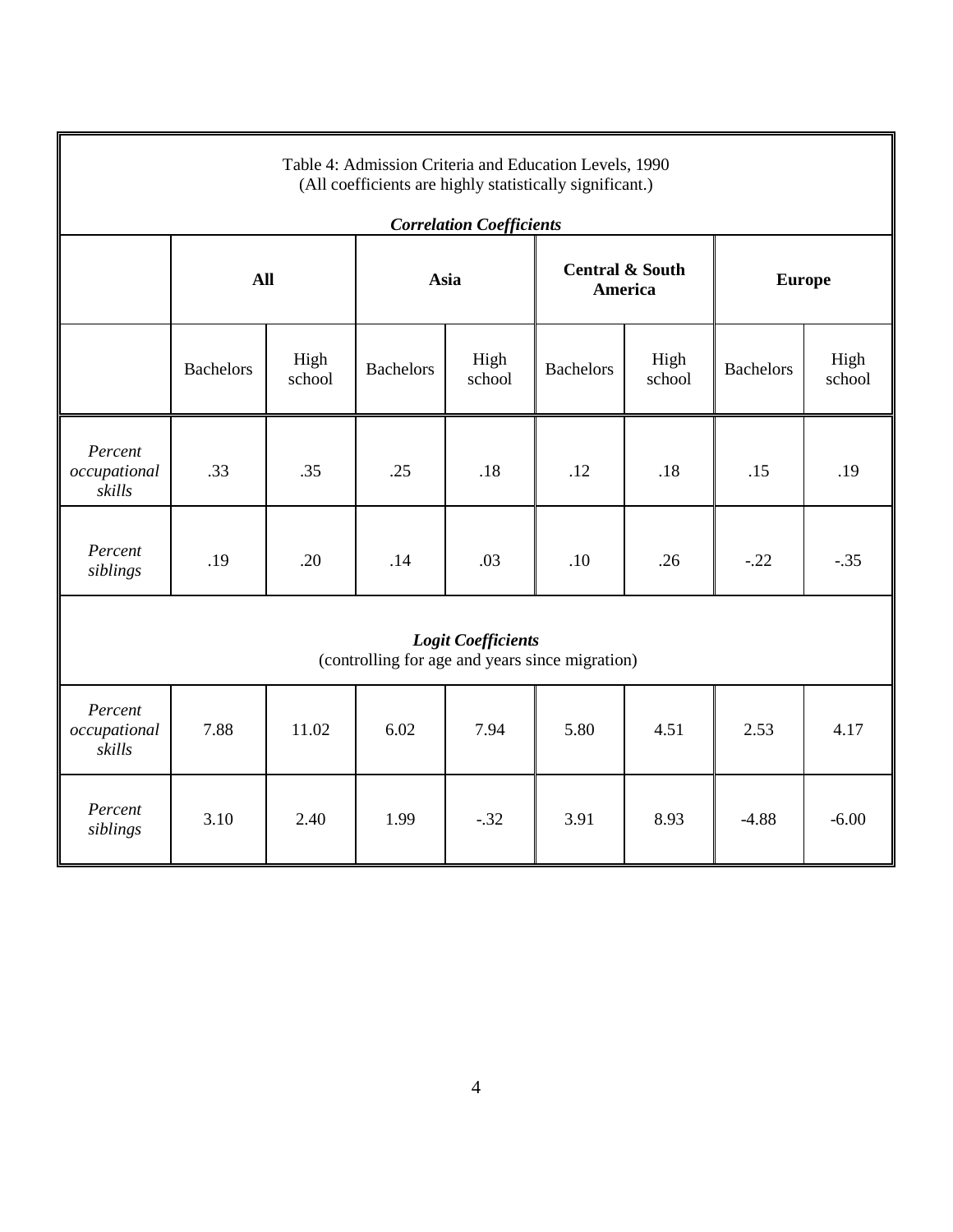Figure 1:U.S. Immigration Policy

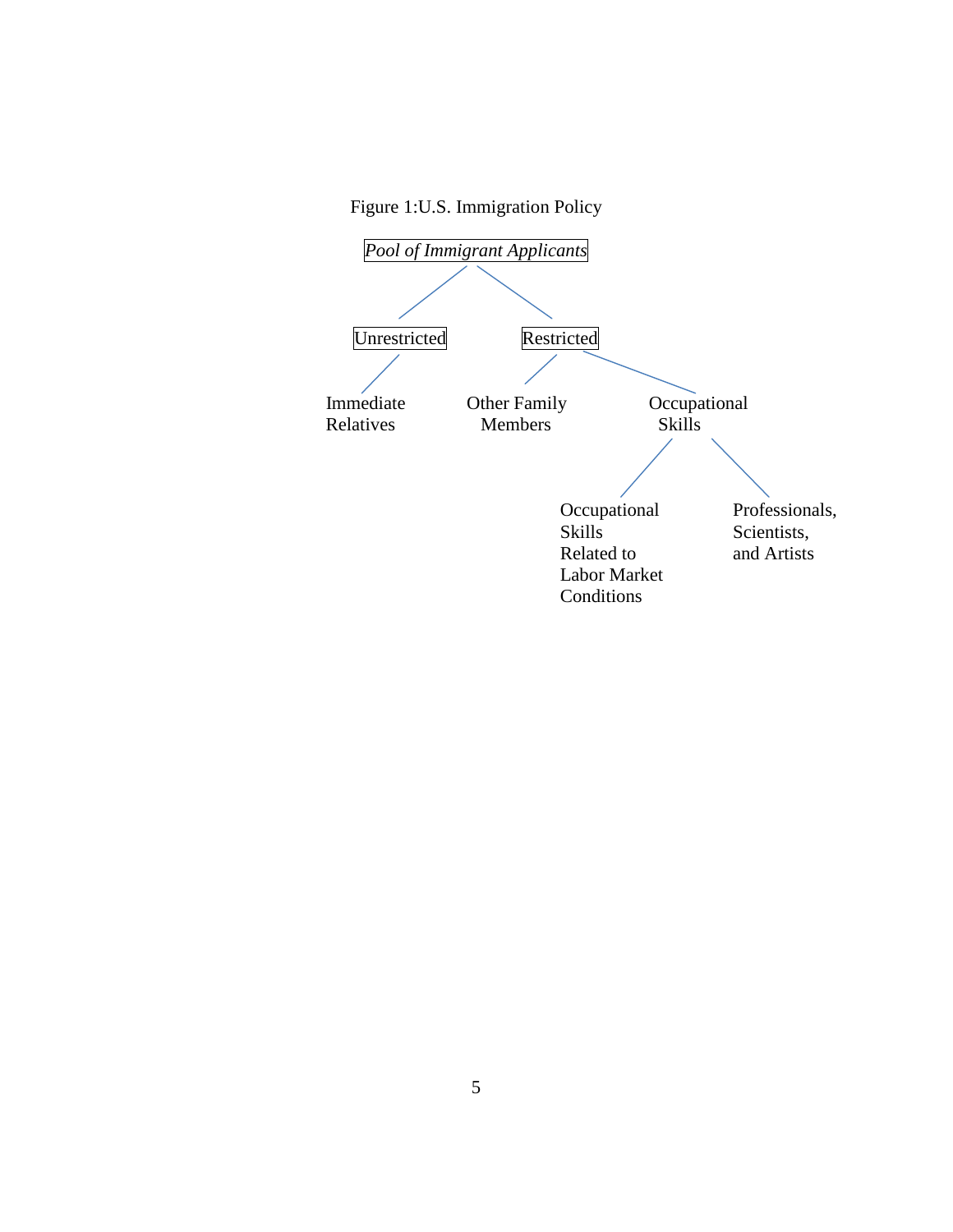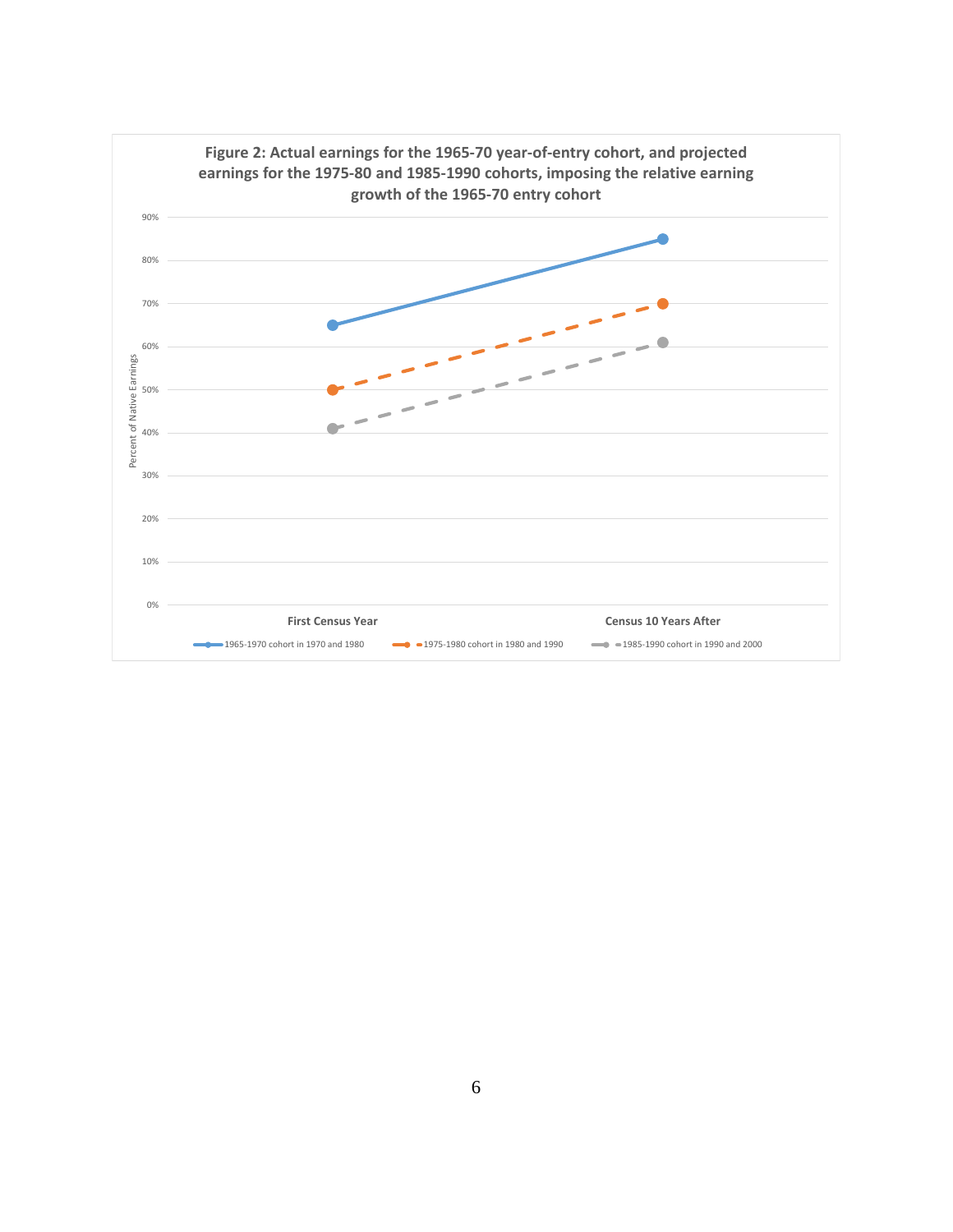